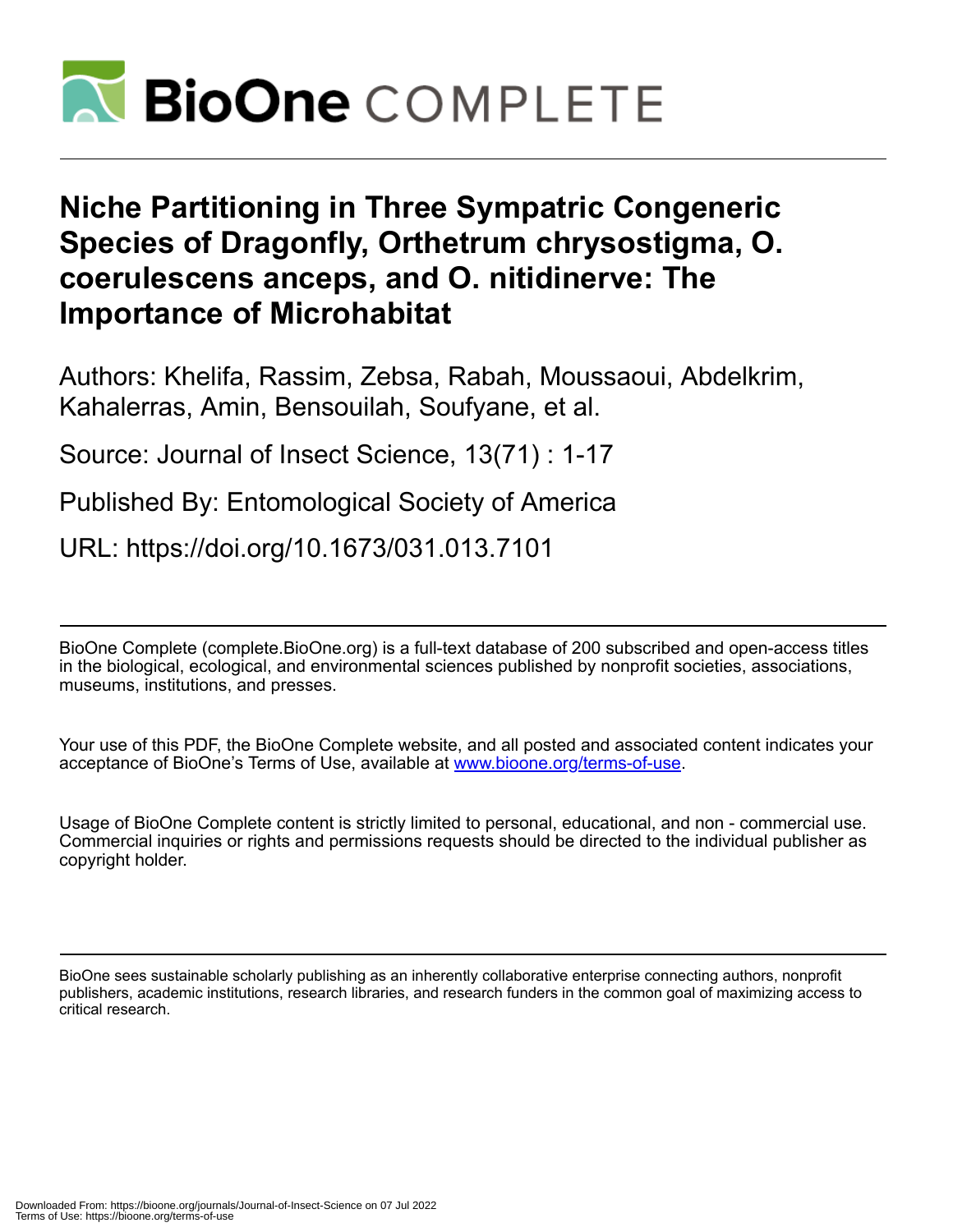

# **Niche partitioning in three sympatric congeneric species of dragonfly,** *Orthetrum chrysostigma***,** *O. coerulescens anceps***, and**  *O. nitidinerve***: The importance of microhabitat**

Rassim Khelifa<sup>1\*</sup>, Rabah Zebsa<sup>1</sup>, Abdelkrim Moussaoui<sup>2</sup>, Amin Kahalerras<sup>1</sup>, Soufyane Ben- souilah<sup>1</sup>, Hayat Mahdjoub<sup>1</sup>

'Département d'écologie et du génie de l'environnement, Université 08 Mai 1945, Guelma 24000, Algérie ²Laboratory of Electrical Engineering, Guelma (LGEG), Université 08 Mai 1945, Guelma

# **Abstract**

Habitat heterogeneity has been shown to promote co-existence of closely related species. Based on this concept, a field study was conducted on the niche partitioning of three territorial congeneric species of skimmers (Anisoptera: Libellulidae) in Northeast Algeria during the breeding season of 2011. According to their size, there is a descending hierarchy between *Orthetrum nitidinerve* Sélys*, O. chrysostigma* (Burmeister)*,* and *O. coerulescens anceps* (Schneider). After being marked and surveyed, the two latter species had the same breeding behavior sequence. Knowing that they had almost the same size, such species could not co-occur in the same habitat according to the competitive exclusion principle. The spatial distribution of the three species was investigated at two different microhabitats, and it was found that these two species were actually isolated at this scale. *O. chrysostigma* and *O. nitidinerve* preferred open areas, while *O. c. anceps* occurred in highly vegetated waters. This study highlights the role of microhabitat in community structure as an important niche axis that maintains closely related species in the same habitat.

**Keywords:** breeding behavior, habitat preferences, niche overlap **Correspondence:** rassimkhelifa@gmail.com, \*Corresponding author **Received:** 12 January 2012 **Accepted:** 27 March 2013 **Copyright:** This is an open access paper. We use the Creative Commons Attribution 3.0 license that permits unrestricted use, provided that the paper is properly attributed. **ISSN:** 1536-2442 | Vol. 13, Number 71

#### **Cite this paper as:**

Khelifa R, Zebsa R, Moussaoui A, Kahalerras A, Bensouilah S, Mahdjoub H. 2013. Niche partitioning in three sympatric congeneric species of dragonfly, *Orthetrum chrysostigma*, *O. coerulescens anceps*, and *O. nitidinerve*: The importance of microhabitat. *Journal of Insect Science* 13:71. Available online: http://www.insectscience.org/13.71

Journal of Insect Science | http://www.insectscience.org 1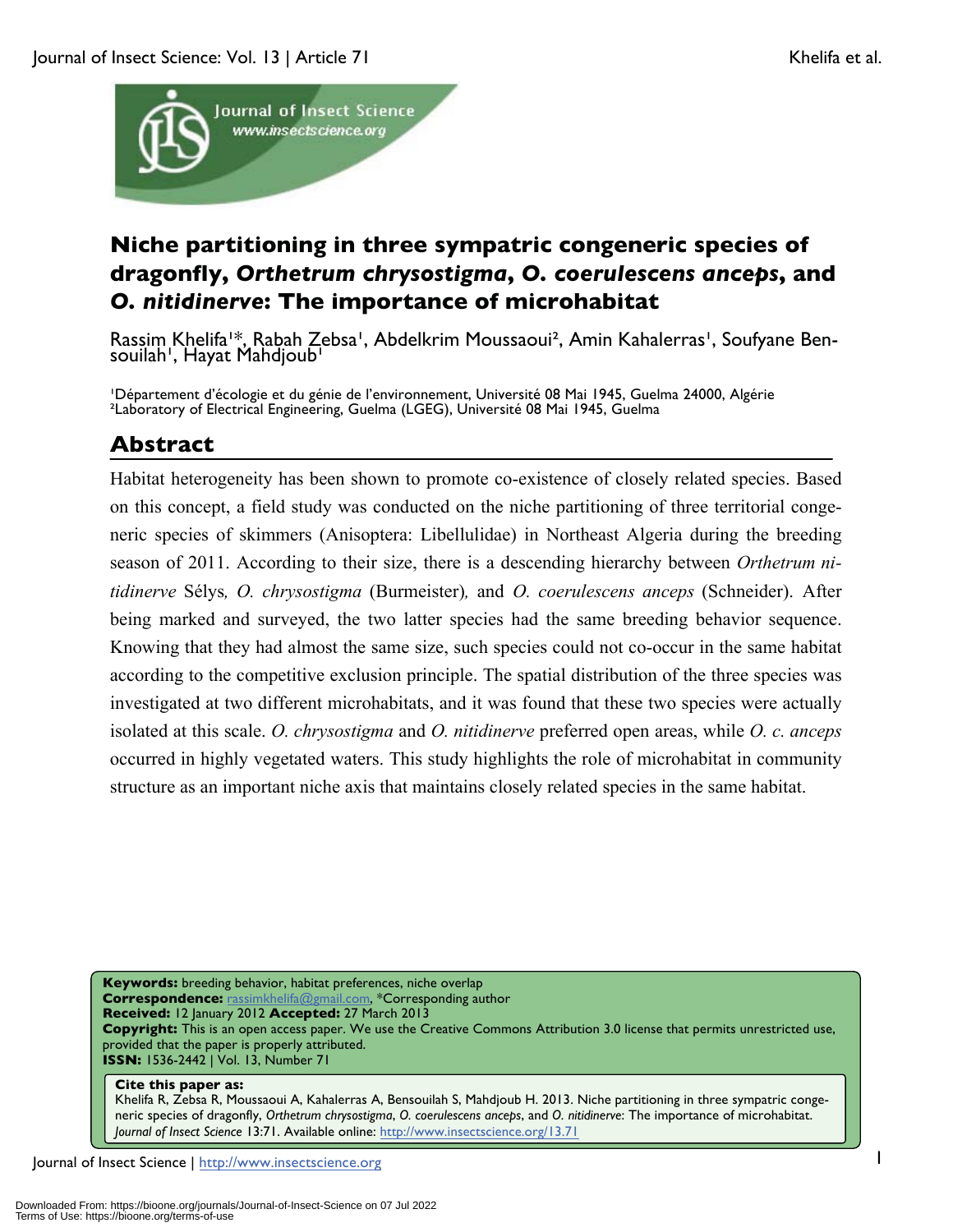#### **Introduction**

Processes that determine species' coexistence and exclusion are central topics in community ecology. According to Hutchinson (1957), an ecological niche is an n-dimensional hyperspace where each axis (dimension) represents a resource or an environmental condition. A common assumption is that sympatric species with a similar phenotype tend to reduce conflict by occupying different niches (Colwell and Fuentes 1975). The more the overlap in species' niche, the stronger the competitive interactions between them (Hardin 1960). Of course, given the many aspects of a niche, measuring a species' entire niche is impossible. However, Schoener (1974) proposed microhabitat, diet, and temporal activity as the three most important niche axes, and subsequently a large range of empirical data regarding these components in several animal groups has become available, for example in mammals (Doniol-Valcroze 2008), birds (Salewski et al. 2002; Parra et al. 2004), reptiles (Metzger et al., 2009), amphibians (Kuzmin 1990; Behangana and Luiselli 2008), and insects (Heinrich 1976; Coderre 1987; Crowley and Johnson 1982; Gilbert et al. 2008; Prieto and Dahners 2009; Venner et al. 2011).

Another determining factor in community structure is body size. Resource use (e.g., prey) depends on the body size of predators and often determines competition with heterospecifics. As a result, body size is not randomly distributed among species within the same community, but rather it is evenly spaced (Hutchinson 1959). In other words, there is a critical size similarity threshold that allows species coexistence (Horn and May 1977). Otherwise, interspecific competition would act like a limiting force inducing regular exclusions between morphologically similar species. Brown and Wilson (1956) stated that such species would adopt character displacement (morphological differences between closely related species coexisting in the same area) as a solution when they live in sympatry. Moreover, predation and competition for resources have also been shown to determine species coexistence by specifically excluding groups of species (McPeek 1989, 1990). For example, within the genus of *Enallagma*, some species were found resident in fishless lakes while others were only found in lakes containing fish in many North American lakes (Johnson and Crowley 1980; Crowley and Johnson 1982; McPeek 1989, 1990).

Adult odonates, which are usually territorial during the breeding season, are a good biological model for inter- and intraspecific competition studies (Moore 1964). Usually, mature males defend a specific territory against intruders and thus attempt to dominate access to females (Corbet 1999). Given the limited availability of suitable breeding habitats and females, territories can be considered as a limited resource for which territorial males regularly compete during this period. Usually, the intensity of intra- and interspecific competition is not equal, with the former being the stronger. However, it can almost be the same when species show similar morphological characteristics, like it has been shown for some species of Coenagrionidae (Moore 1964; Beukema 2004), Calopterygidae (De Marchi 1990; Nomakuchi and Higashi 1996; Tynkkynen et al*.* 2004; 2005), and others.

In odonates, many congenerics have apparently similar habitat requirements and usually live in sympatry. These species are a good model to study interspecific competition and niche partitioning. In a recent study on the inventory of adult odonates dwelling in the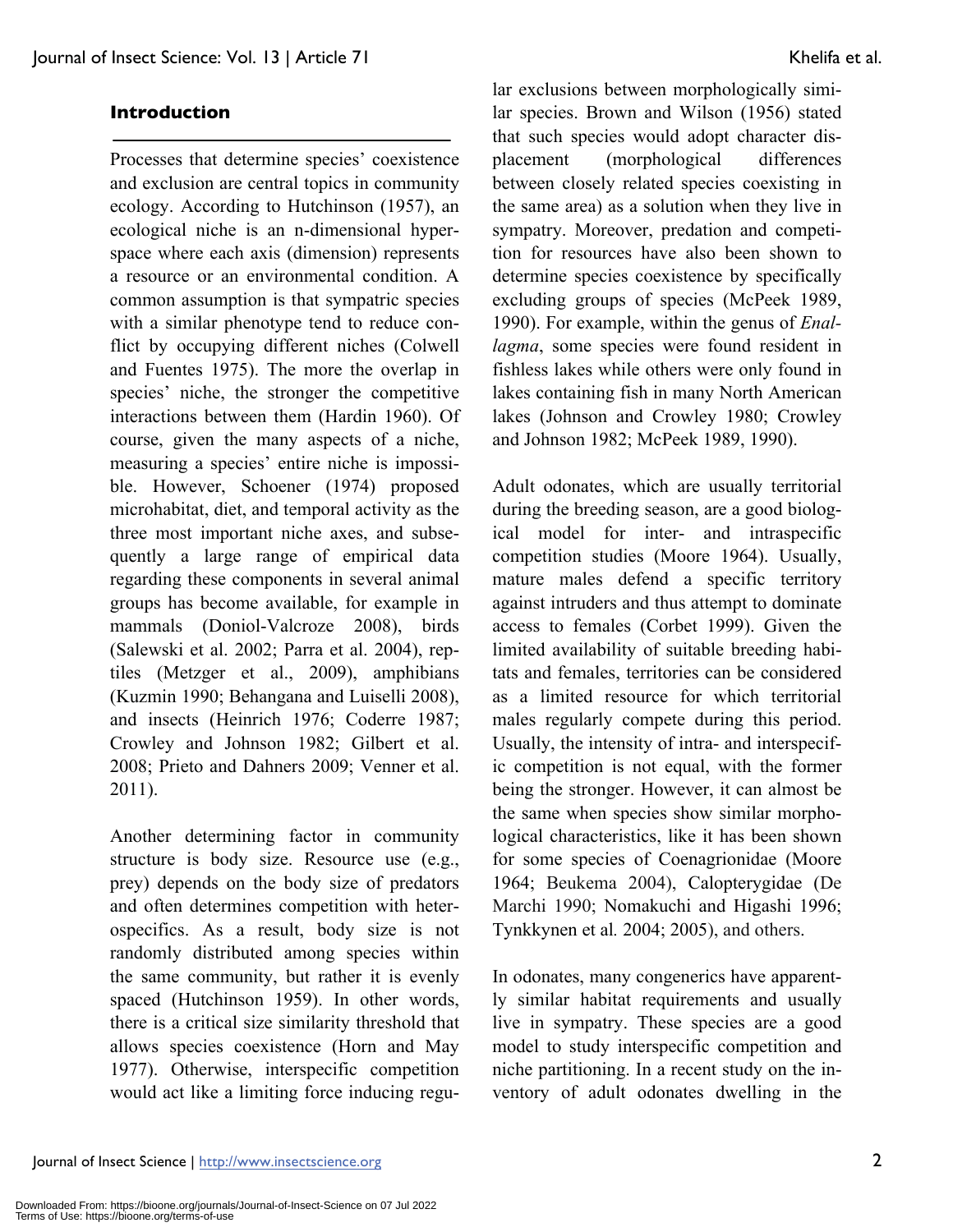

Seybouse watershed in northeast Algeria, three species of *Orthetrum*, the yellow veined skimmer, *Orthetrum nitidinerve* Sélys (Anisoptera: Libellulidae), the Epaulet skimmer, *O. chrysostigma* (Burmeister)*,* and the keeled skimmer, *O. coerulescens anceps* (Schneider), were usually found sharing the same locality during their flight period (Khelifa et al. 2011). In a context of ecological niche, these three species are quite similar morphologically and behaviorally, share the same resource (territories in the breeding area that increase the breeding success of males), live in the same habitat, and at the same time their coexistence is almost, or totally, impossible for many theorist biologists (Volterra 1928; MacArthur and Levins 1964; Levin 1986; and others). However, if these species co-occur in a natural environment, they must necessarily have, to some extent, separate niches by at least one axis.

Odonates have been well-studied in the field of niche partitioning, but most work has been focused on the larval stage (Crowley and Johnson 1982; Dudgeon 1989; Sternberg 1991, Wissinger 1992; Mahato 2000). In the present study, the breeding behavior and microhabitat use of adults of three congeneric dragonfly species, *O. chrysostigma*, *O. coerulescens anceps*, and *O. nitidinerve*, were surveyed to discover the ecological mechanisms that maintain their coexistence.

#### **Materials and Methods**

The study was undertaken upstream of the Seybouse River in Northeast Algeria at the Old Bridge canal, which is situated 5 km west of Guelma city (36° 28' N, 7° 22' E). The watercourse is 450 m long, and has an average depth and width of 7 and 120 cm respectively. At its lower part, it splits in two streamlets flowing on both sides of a dense reed for about 80 m, which then meet at 30 m from its outlet to the Seybouse River (Figure 1). To our knowledge, the canal has never been used for irrigation. The dominant vegetation at the edge of the canal was exclusively shrubs of oleander, *Nerium oleander* L. (Gentianales: Apocynaceae), at its upper region, but the rest was dominated by cattail, *Typha angustifolia* L. (Poales: Typhaceae), sea rush, *Juncus maritimus* Lamark, and knotgrass, *Paspalum distichum* L. near its outlet. In addition to the three study species, other species of Odanata were also present, including the copper demoiselle, *Calopteryx haemorrhoidalis* Vander Linden, the Iberian bluetail, *Ischnura graellsii*  Rambur, featherleg, *Platycnemis subdilatata*  Sélys, small red damselfly, *Ceriagrion tenellum* De Villers, and Mediterranean bluet, *Coenagrion caerulescens* Fonscolombe.

#### **Breeding behavior observations**

Daily observations were made on the breeding behavior of the three skimmer species from 20 June to 25 July 2011 in the morning (10:30– 12:30) and afternoon (13:30–15:30). Mature adults were individually marked on their right hind wing with a permanent marker and followed from an observation point at a distance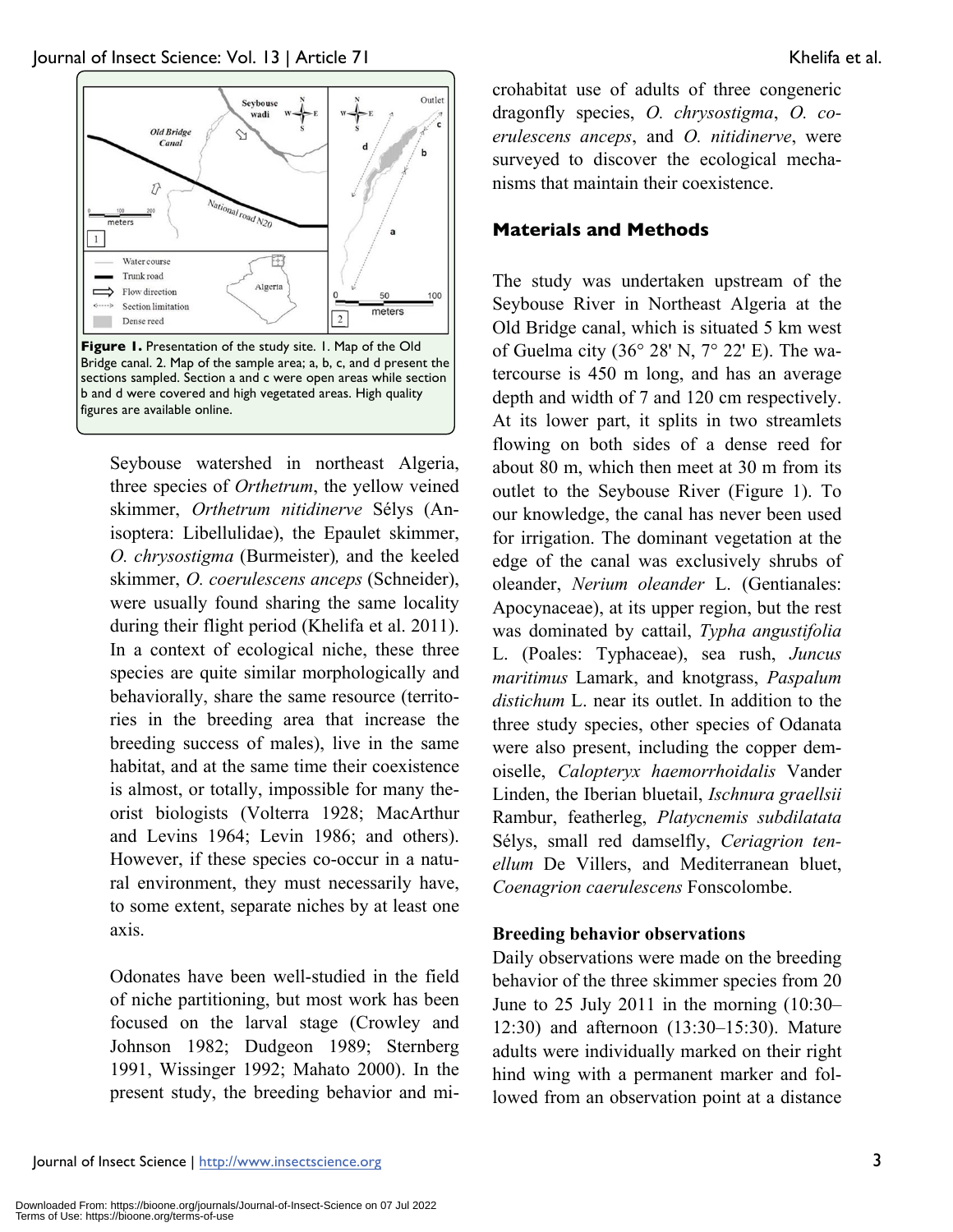| Table 1. Breeding behavior description of the three dragonfly species. Lowercase in acronyms refers to transitional type (Sakagami et al.<br>$1974$ ). |                         |                                     |                                              |                                     |                       |  |  |
|--------------------------------------------------------------------------------------------------------------------------------------------------------|-------------------------|-------------------------------------|----------------------------------------------|-------------------------------------|-----------------------|--|--|
| <b>Species</b>                                                                                                                                         |                         | <b>Breeding behavior components</b> |                                              |                                     |                       |  |  |
|                                                                                                                                                        | <b>Territorial type</b> | <b>Copulation type</b>              | <b>Arrival at oviposition site of female</b> | <b>Oviposition</b>                  | <b>Total Sequence</b> |  |  |
| O. nitidinerve                                                                                                                                         | Perching $(R)$          | Completed in the air $(F)$          | In copula $(X)$                              | Solitarily and Guarded by male (Sg) | <b>RFXSg</b>          |  |  |
| $0.$ chrysostigma                                                                                                                                      | Perching $(R)$          | Completed after perching $(P)$      | Solitarily (V)                               | Solitarily and Guarded by male (Sg) | <b>RPVSg</b>          |  |  |
| O. c. anceps                                                                                                                                           | Perching $(R)$          | Completed after perching $(P)$      | Solitarily (V)                               | Solitarily and Guarded by male (Sg) | <b>RPVSg</b>          |  |  |
|                                                                                                                                                        |                         |                                     |                                              |                                     |                       |  |  |

| <b>Table 2.</b> Mean ± standard deviation values of abiotic factors for the four sections sampled. |                                    |                                        |                   |                                                   |                     |
|----------------------------------------------------------------------------------------------------|------------------------------------|----------------------------------------|-------------------|---------------------------------------------------|---------------------|
|                                                                                                    | <b>Environmental variables</b>     | <b>Section</b>                         |                   |                                                   |                     |
|                                                                                                    |                                    | я                                      |                   |                                                   |                     |
|                                                                                                    | Water width (cm)                   | $147.80 \pm 85.18$   82.70 $\pm$ 36.40 |                   | $146 \pm 26.23$                                   | $95 \pm 24.94$      |
|                                                                                                    | Water depth (cm)                   | $11.50 \pm 10.10$                      | $4.20 \pm 1.03$   | $5.80 \pm 1.99$                                   | $5 \pm 1.15$        |
|                                                                                                    | Water velocity (m.sec $1-$ )       | $0.17 \pm 0.10$                        | $0.09 \pm 0.06$   | $0.23 \pm 0.08$                                   | $0.11 \pm 0.07$     |
|                                                                                                    | Water vegetation density $(\%)$    | $17.50 \pm 17.36$                      | $73 \pm 11.60$    | $34.50 \pm 31.40$                                 | $72 \pm 10.33$      |
|                                                                                                    | Water vegetation height (cm)       | $54 \pm 42.54$                         | $131 \pm 81.20$   | $10.50 \pm 10.39$                                 | $122.50 \pm 88.83$  |
|                                                                                                    | Bank vegetation density $(\%)$     | $138.50 \pm 94.52$                     |                   | $175.8 \pm 79.24 \,   \, 24.60 \pm 39.37 \,   \,$ | $163.40 \pm 124.98$ |
|                                                                                                    | <b>Bank vegetation height (cm)</b> | $69.50 \pm 24.20$                      | $34.99 \pm 44.70$ | $0.26 \pm 0.23$                                   | $91 \pm 14.30$      |
|                                                                                                    | Emergent stone density $(\% )$     | $28.50 \pm 26.67$                      | $6 \pm 8.76$      | $45 \pm 30.37$                                    | $13 \pm 18.89$      |
|                                                                                                    | Section length (m)                 | 105                                    | 54                | 30                                                | 83                  |

of 3 m. At this position, the observer can both easily detect the conspicuous marks and avoid any disturbance on active individuals. The classification of Sakagami et al. (1974) was followed to place each species in its breeding behavior category (Table 1). Quantitative data (the duration of each behavior component) were not reported here because they were not thought to have a crucial role in the interspecific competition intensity. Every dragonfly species has a complete breeding behavior sequence that starts with the encounter of the two sexes and ends with oviposition. The purpose of this study was only to highlight potential qualitative (presence or absence) similarities in the breeding behavior components of the three congeneric species. Since they were all territorial, and resembled one another in coloration (for the three species, mature males and females are blue and brownish-yellow, respectively), it was assumed that an individual of a skimmer species displaying a particular behavior (like oviposition in females) within a breeding area is more likely to be interfered or intercepted (when it is a female) by a male belonging to a different species and have a similar behavior in its species ethogram. Therefore, the more the similarities in breeding behavior sequence between species, the stronger the interference competition.

#### **Body size measurements**

Mature skimmers (of the three skimmer species) were captured by a hand net, marked individually by a permanent marker on the right hind wing and thorax, and some of them were measured (the total body length from the head to the end of the abdomen including cerci and the left hind wing length) by a digital caliper to the nearest 0.01 mm.

#### **Microhabitat survey**

The three skimmers were not common at the upper part of the watercourse, which was dominated by a large population of *C. haemorrhoidalis*. Therefore, our study was only focused on downstream of the canal, limited to approximately 200 m, and divided to 4 sections according to the watercourse's physical characteristics (Table 2) and especially vegetation cover. Section a and c were open areas, while section b and d were highly vegetated (covered) areas. Some abiotic factors were randomly taken from 10 points within each section, recording the water width, depth, velocity, emergent vegetation height and density, bank vegetation height and density, and emergent stone density. A quadrat (1 m²) was used to estimate densities. The flight period of *O. chrysostigma* and *O. nitidinerve* started in late May, while *O. c. anceps* adults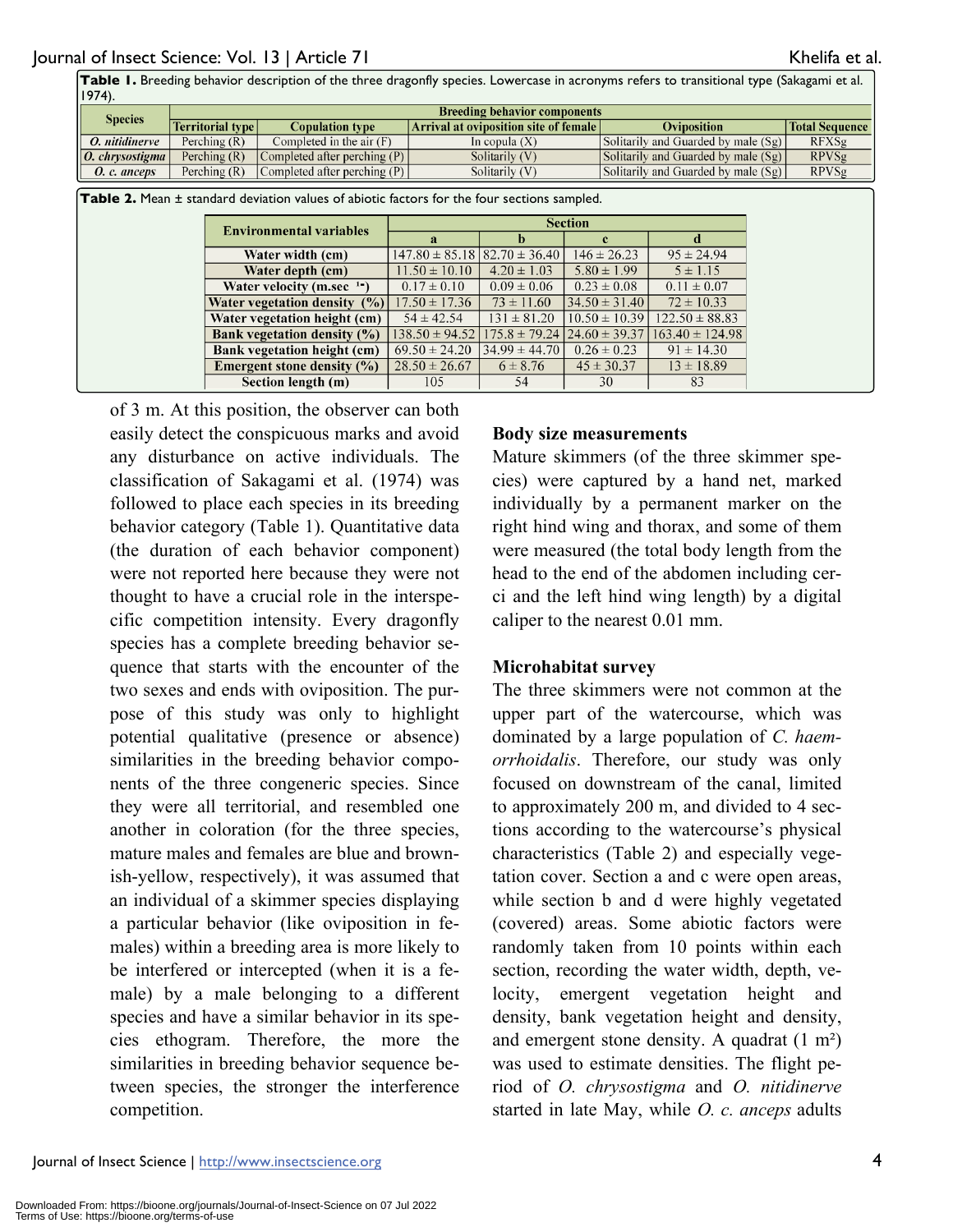started to be observed only in early June. The investigation was initiated when the three species became reproductively active. The spatial distribution of the three skimmers was surveyed daily from 10:00 until 16:00 from 12 June until 28 July 2011 by slowly walking along the canal and hourly recording the number of individuals (males and females) of each species within each section. Sex was not considered for further analysis. Immature individuals were not included in the analysis, because they could bias the results because mature adults could easily influence their distribution. For further analysis, only the maximum number recorded within a day was taken (usually at 12:00).

#### **Translocation experiment**

*O. c. anceps* was the smallest species within the three studied skimmers, and one might think that its distribution could be substantially affected by the two larger ones inducing its exclusion from its preferred (micro-) habitat. To examine this, removal and translocation experiments were done in section c during 3 consecutive days (26–28 July). This section was chosen because its small size enabled a quite perfect control (see Figure 1.2), and also no skimmer individual would enter the section coming from the river through the canal outlet (Figure 1). This period was also chosen because the numbers of the two larger species had begun to decrease in late-July, which was advantageous for the experiment. First, each skimmer was captured and kept in a cage (they were released after the experiment). Then, 30 marked mature males (10/day) of *O. c. anceps* coming from section b and d were translocated to section c. It is important to point out that individuals were not released in the air because that induced their instant dispersal out of the section. Instead, they were taken by the wings, deposited carefully on a plant support in the middle of the section, and were released after they were able to grasp the vegetation. By doing so, individuals tended to stay in the same position. After 15 minutes (during which few skimmer individuals entered the section), the host section was first checked and then the 3 remaining sections were intensely searched for potential marked individuals, which were recorded in their respective position.

# **Statistical analysis**

Most statistical analyses were computed by SPSS 17.0. To analyze the spatial distribution data, data of sections with similar physical and environmental characteristics (Table 2) were pulled together after a principal component analysis (Figure 2, Table 3). In other words section a with section c, and section b with section d for open and covered areas, respectively. To compare the number of individual adults counted in open versus covered sections, a Mann-Whitney test was performed using an alpha-value of 0.05. A Kruskal-Wallis test was carried out to illustrate the difference of body and hind wing lengths between species (alpha-value  $= 0.05$ ), and a Dwass–Steel–Chritchlow–Fligner post hoc test was computed for pair-wise comparisons (Critchlow and Fligner 1991). EcoSim



quality figures are available online.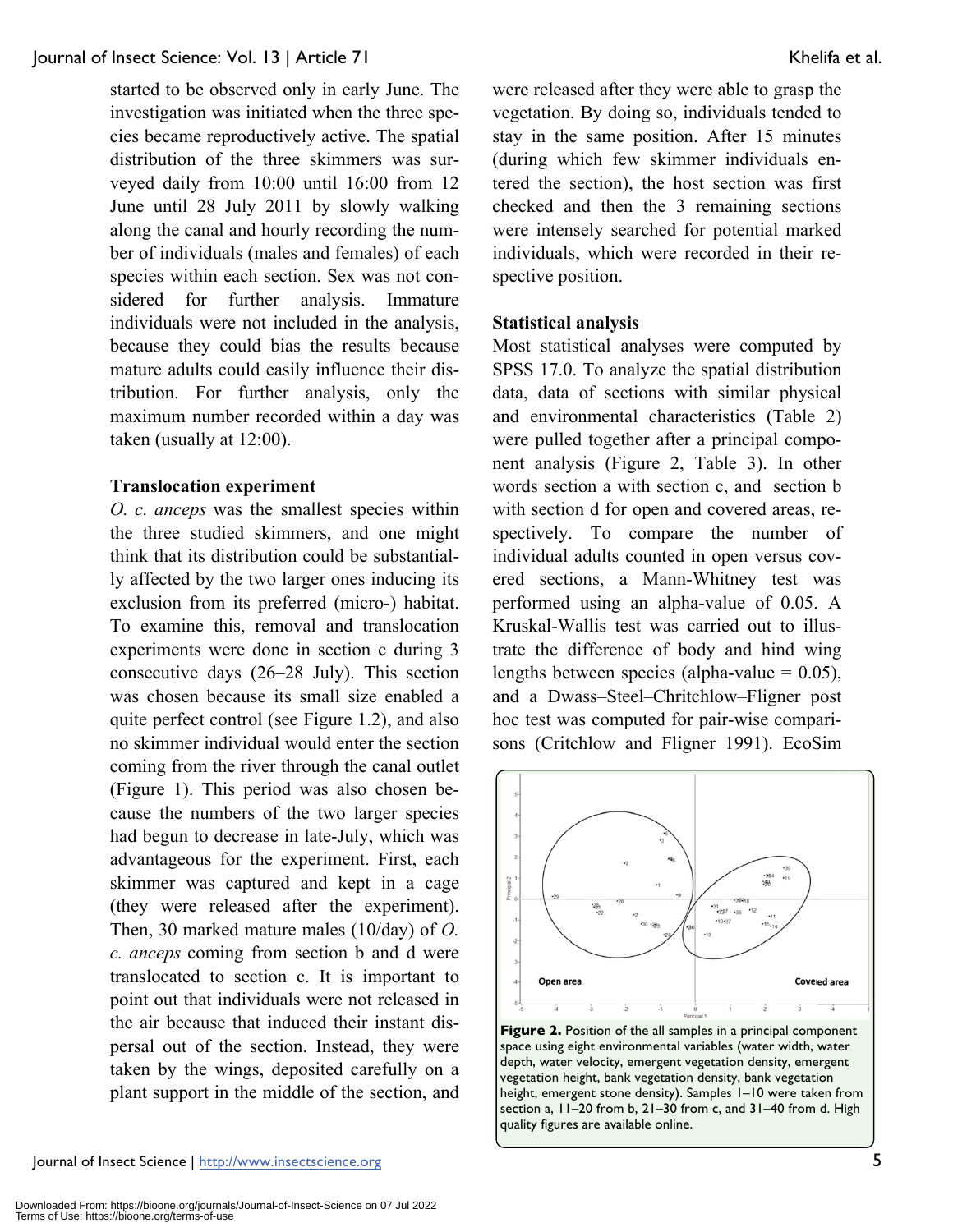| Table 3. Principal Component Analysis for the two principal        |
|--------------------------------------------------------------------|
| components retained for interpretation. The table presents         |
| Eigenvectors (correlations) for each abiotic factor (values great- |
| er than 0.40 are in bold), eigenvalues, and percentage of          |
| explanation. The two principal components with eigenvalues         |
| greater than 1 were retained for interpretation. 95.16% of the     |
| data variability was explained by the association of the two axes. |
| Water velocity and emergent stone density were negatively          |
| correlated with the first principal component, while water vege-   |
| tation and water vegetation height were positively correlated      |
| with the same axis. Water depth and bank vegetation density        |
| were positively related to the second principal component.         |
|                                                                    |

| <b>Measurement</b>                    | PC <sub>1</sub> | PC <sub>2</sub> |
|---------------------------------------|-----------------|-----------------|
| Water width (cm)                      | $-0.34$         | 0.38            |
| Water depth (cm)                      | $-0.15$         | 0.51            |
| <b>Water velocity (m.sec)</b><br>$1-$ | $-0.36$         | $-0.14$         |
| Water vegetation density (%)          | 0.42            | $-0.37$         |
| Water vegetation height (cm)          | 0.46            | 0.21            |
| <b>Bank vegetation density (%)</b>    | 0.39            | 0.32            |
| <b>Bank vegetation height (cm)</b>    | 0.26            | 0.52            |
| <b>Emergent stone density (%)</b>     | $-0.35$         | 0.14            |
| <b>Eigenvalues</b>                    | 2.99            | 1.59            |
| % of explanation                      |                 | 19.82           |

7.0 software (Gotelli and Entsminger 2001) was used for the analysis of niche and size overlap. Pianka's index was used to calculate the niche overlap for each pair of species using microhabitat use data (Pianka 1973)*.* Regarding the size overlap analysis, the null model hypothesis supposes that there is an even interspecific spacing in body size of adjacent species, i.e., the smaller the segment length  $(\delta^2)$ , the more homogeneity in size ratios between coexisting congeneric species (Gotelli and Illison 2002). Variance in segment length metric, the Log uniform distribution, and Log transformed data were used.

# **Results**

# **Description of the breeding behavior**

During the study period, observation were made for 175 hours over 35 days, and 39, 31, and 19 complete breeding behavior sequences of *O. nitidinerve*, *O. chrysostigma*, and *O. c. anceps* were observed, respectively. The low observation number of the last species was due to its tendency to copulate at high vegetation cover, which made observation difficult. Also, a complete sequence of the reproductive behavior was not easy to survey, due to disturbances produced by conspecifics, other skimmer species, or cattle crossing the canal. A total of 102 individuals of *O. nitidinerve* (58 females, 44 males), 34 *O. chrysostigma* (16 females and 18 males), and 53 *O. c. anceps* (19 females and 34 males) were individually marked during our survey.

Interspecific interferences were frequent between males of *O. nitidinerve* and *O. chrysostigma*. Contests between *O. nitidinerve*  and *O. c. anceps* were less common. However, males of *O. chrysostigma* and *O. c. anceps* rarely interacted. Attempts for heterospecific pairing were observed between all species. Pre-copulatory tandems between *O. nitidinerve* males and *O. chrysostigma* females and between *O. chrysostigma* males and *O. c. anceps* females were detected. Although pairs tried to form the copulatory wheel, interspecific copulation was never noted.

A summary of the reproductive behavior of the three species is presented in the Table 1. It was noticed that *O. chrysostigma* and *O. c. anceps* had the same complete behavioral sequences, and *O. nitidinerve* behaved in the same way before copulation but substantially different just after. All the study species were territorial. Males remained perched on a support, expressing strong agonistic behavior toward any skimmer male (irrespective of species) approaching their territory. Once the female arrived, males rapidly went in her direction, intercepted her in the air, and formed the pre-copulatory tandem. This state did not last a long time, just few seconds (sometimes 1 sec) before the copulatory wheel establishment. However, pre-copulatory tandems were sometimes recorded perched on a support in the same state for some minutes. Observations from marked individuals revealed that those couples were the ones usually chased by other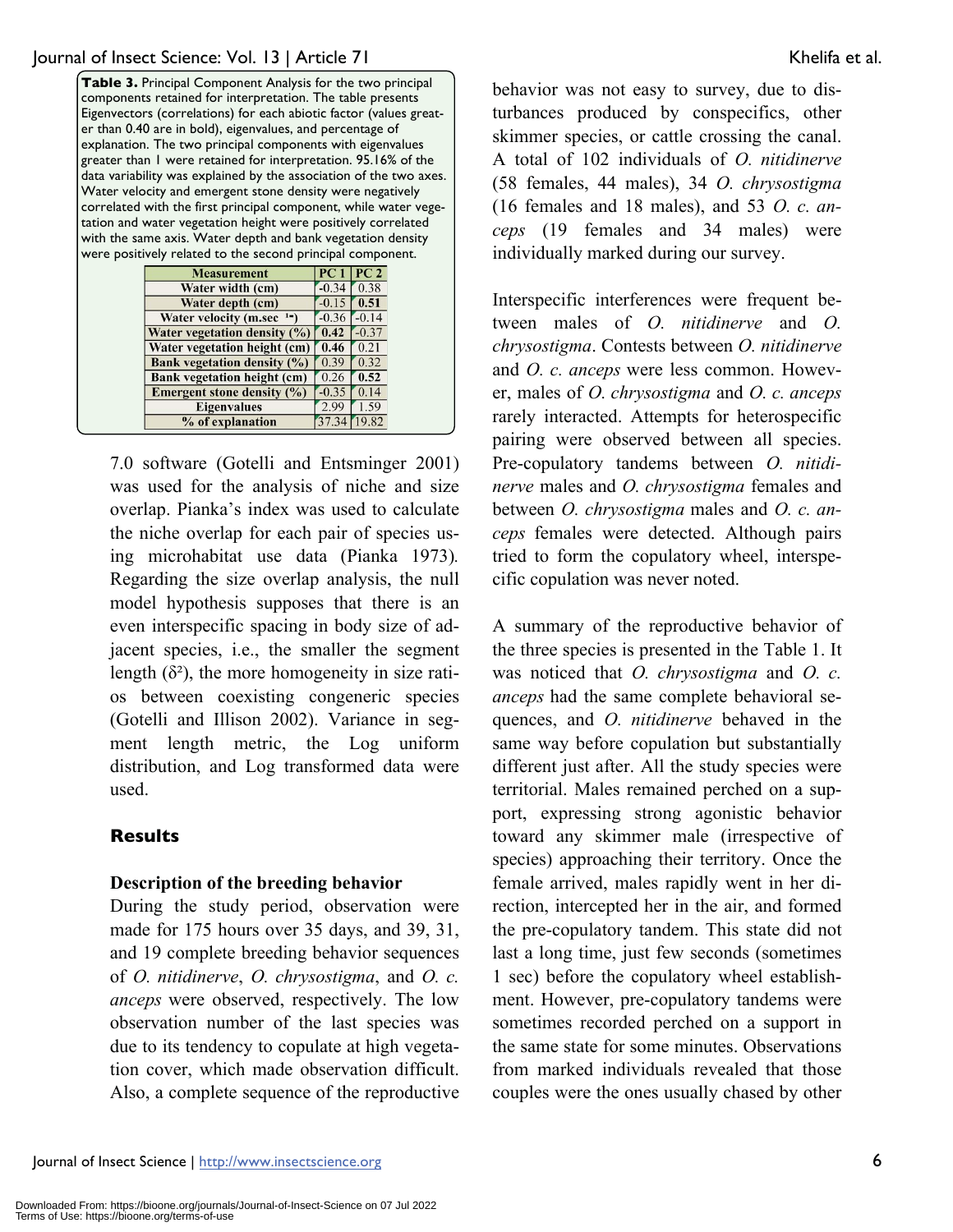

males. If copulation is considered to begin when the copulatory wheel occurs, then for the three species the copulation started in the air but the majority of its duration was spent at a perching site.

After copulation, the male *O. nitidinerve* went to the oviposition site in copula, hovered above it with some up-and-down movements at 20 cm from the water surface, released the female, and undertook few patrols around her before perching next to her for guarding. The female immersed her abdomen in the water,

stayed in an immobile state by holding a support, and wriggled her abdomen from time to time. Strings of eggs produced by the female were fixed to the support surface, which was either a plant stem or a stone. On the other hand, the *O. chrysostigma* and *O. c. anceps*  male released the female at the perching site and then patrolled and ended up perched next to her. The female, on the other hand, rested alone at the perching site for a while and then headed to the oviposition site to lay her eggs, followed closely and synchronously by the male. The oviposition behavior of both species was completely different from *O. nitidinerve*. She beat the end of her abdomem many times on the water surface in flight and regularly changed her laying points.

# **Size overlap**

The size of the three species was significantly different (Kruskal-Wallis test for body and hind wing length respectively:  $\chi^2 = 75.20$ , df = 2,  $p < 0.0001$ ;  $\chi^2 = 73.73$ , df = 2,  $p < 0.0001$ ) (Table 4). Multiple comparison revealed that the size of each species differed significantly from the others (body length: *O. nitidinerve* > *O. chrysostigma*: *p* < 0.0001; *O. nitidinerve* > *O. c. anceps*: *p* < 0.0001; *O. chrysostigma* > *O. c. anceps*: *p* < 0.0001; hind wing length: *O. nitidinerve* > *O. chrysostigma*: *p* < 0.0001; *O. nitidinerve* > *O. c. anceps*: *p* < 0.0001; *O. chrysostigma*  $>$  *O. c. anceps: p*  $<$  0.0001). The two morphological parameters were used to measure the size overlap between the three species. For both traits, there were quite large variances of segment lengths, indicating that although the three species differed significantly in size, the ratios of adjacent species did not appear more evenly spaced than expected by chance (Figure 3). Table 4 shows that *O. nitidinerve* was the largest species and that *O. c. anceps* was the smallest. *O. chrysostigma* and *O. c. anceps* were the most similar skimmers, differing only by approximately 2 mm, while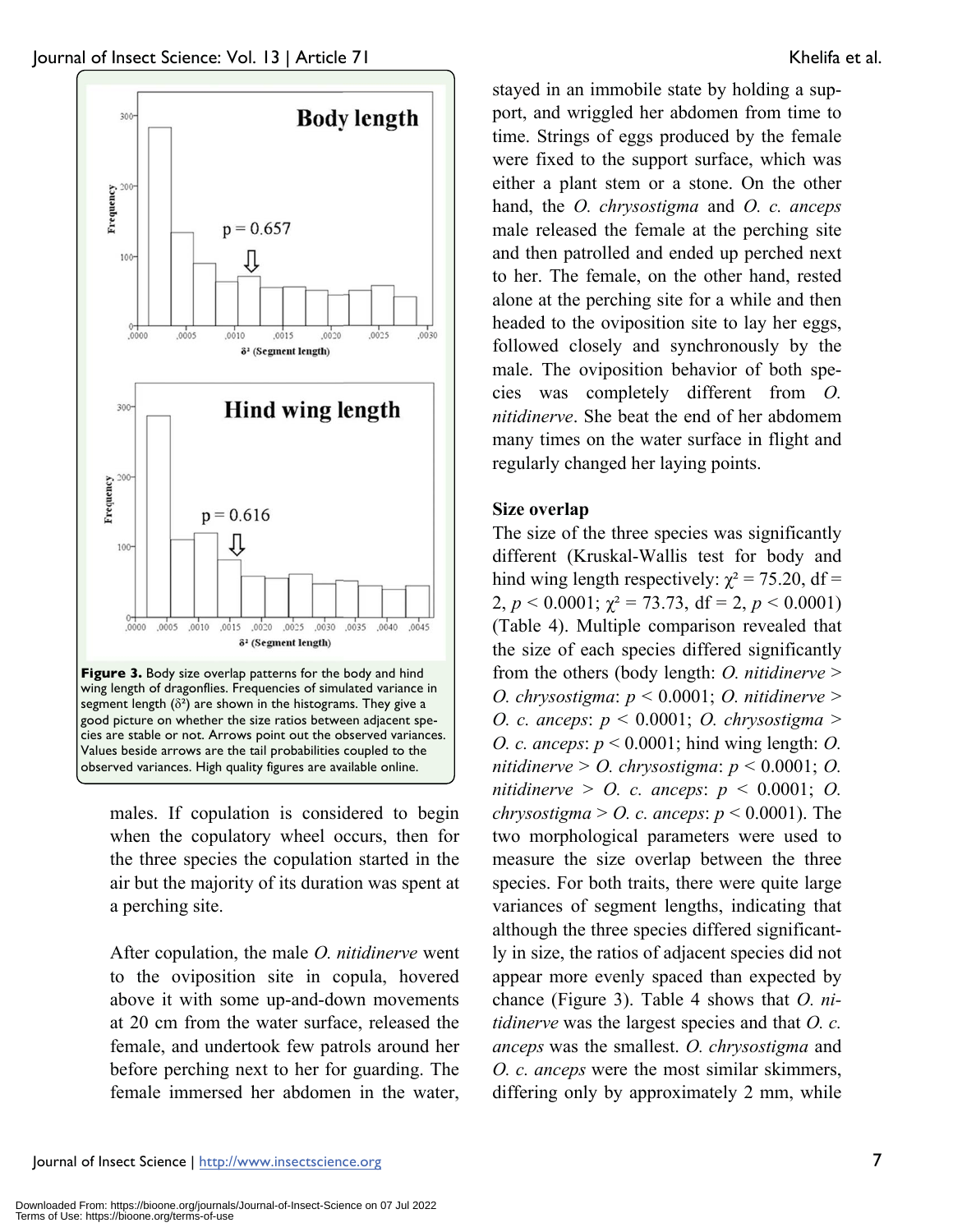**Table 4.** Body and hind wing length of the three skimmer species. Values represent the mean ± standard deviation. Value between brackets is sample size.

| <b>Measurments</b>                                        | <b>Sex</b> | O. nitidinerve                                                          | O. chrysostigma                                                        | O. c. anceps          |
|-----------------------------------------------------------|------------|-------------------------------------------------------------------------|------------------------------------------------------------------------|-----------------------|
|                                                           | Male       | $47.42 \pm 1.16(19)$                                                    | $41.23 \pm 0.42$ (12)                                                  | $139.36 \pm 0.91(17)$ |
| <b>Body length (mm)</b>                                   |            | Female   $48.20 \pm 1.22$ (54)                                          | $42.43 \pm 0.61(5)$                                                    | $40.24 \pm 0.84(9)$   |
|                                                           | Mean       |                                                                         | $(47.92 \pm 1.24(73) \,   41.66 \pm 0.76(17) \,   39.63 \pm 0.86(26))$ |                       |
|                                                           | Male       | $34.78 \pm 1.16(19)$                                                    | $130.01 \pm 0.55(12)$                                                  | $28.60 \pm 0.94(17)$  |
| <b>Hind Wing length (mm)</b> Female $36.09 \pm 0.84$ (54) |            |                                                                         | $29.90 \pm 0.98(5)$                                                    | $28.59 \pm 0.70(9)$   |
|                                                           | Mean       | $\left[35.61 \pm 1.15 \right]$ (73) $\left[29.97 \pm 0.70 \right]$ (17) |                                                                        | $28.60 \pm 0.86$ (26) |

the larger *O. nitidinerve* exceeded them by at least 6 and 8 mm respectively in both body and hind wing length (Table 4).

#### **Spatial distribution**

Figure 4 reveals that *O. chrysostigma* was the least abundant species (mean of maximum per day  $= 1.71$ ), never exceeding 10 individuals. The two other species, clearly more abundant with 6.10 for *O. nitidinerve* and 6.64 for *O. c. anceps*, showed a substantial increase in July, especially for the latter. Abrupt and usually synchronous decreases in the three species numbers were due to bad weather conditions. For example, on 25 June, no skimmer individual was recorded because of heavy wind.

The spatial distribution of the three species was not homogeneous along the two microhabitat types (U = 258,  $p < 0.0001$ ; U = 93,  $p$  $< 0.0001$ ; U = 117.5, *p*  $< 0.0001$ , for *O. nitidinerve, O. chrysostigma*, and *O. c. anceps*,



Journal of Insect Science | http://www.insectscience.org 8

respectively). Figure 5 presents the adult proportions of the three skimmers recorded in the two microhabitats. It shows the occurrence of *O. chrysostigma* and *O. nitidinerve* in open areas, and *O. c. anceps* in covered ones. It may inferred that the former species was exclusively confined to open areas, since only 4 individuals were observed in covered sections during the whole study period. Similarly, *O. nitidinerve* predominately occurred in open sections, but a quite substantial proportion also frequented vegetated ones probably because its high numbers elicited strong intraspecific competition. In fact, a male was often observed chasing another one from his territory, travelling up to 50 m. The loser of the contest usually perched in peripheral sections. On the other hand, *O. c. anceps* was mainly located in covered sections, and its occurrence in open ones was generally due to the presence of some small vegetated parts usually occupied by 1 individual male. Two species, *O. nitidinerve* and *O. chrysostigma*, mainly co-occurred in the same open microhabitat,



**Figure 5.** Utilization of microhabitats (open and covered) by the three skimmer species. Open and filled bars refer to open and covered microhabitats, respectively. High quality figures are available online.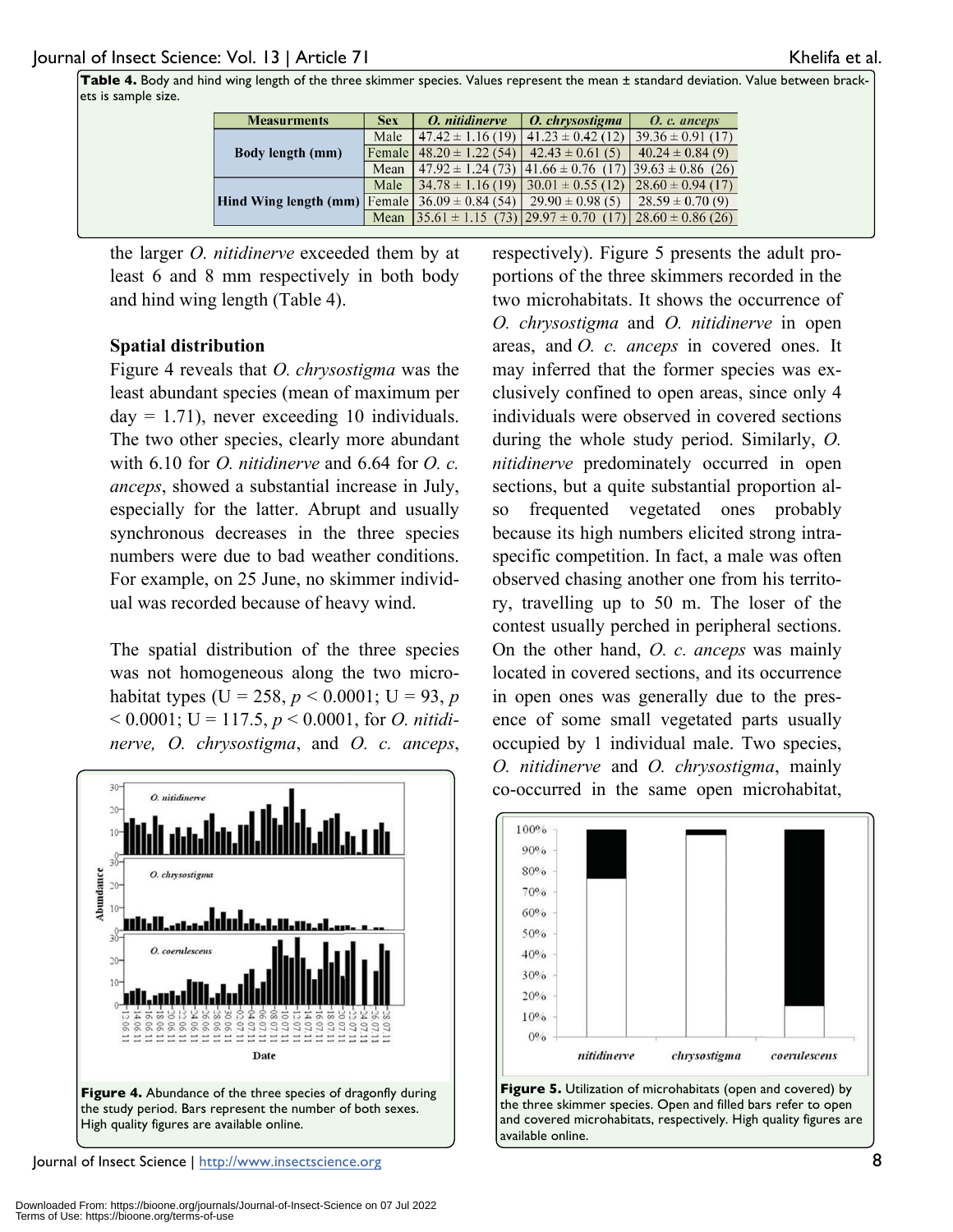**Table 5.** Pairwise niche overlap between the three skimmer species.

| <b>Species</b>  | O. nitidinerve   O. chrysostigma   O. c. anceps |      |  |
|-----------------|-------------------------------------------------|------|--|
| O. nitidinerve  | 0.96                                            | 0.45 |  |
| O. chrysostigma |                                                 | 0.20 |  |
| O. c. anceps    |                                                 |      |  |

and one species, *O. c. anceps*, occupied highly vegetated microhabitat.

#### **Translocation experiment**

The translocation experiment, which moved 30 marked individuals (males) of *O. c. anceps* from covered sections to an open and empty (absence of skimmers) one, showed that no individual remained at the same host section, and 16 returned to the covered ones (three of them were recorded at the same position (territory) where they had been captured). The remaining 14 individuals were not recovered, probably because of their displacement out of the canal. Therefore, it can be inferred that the smaller (*O. c. anceps*) species was not excluded from open areas by the two larger ones, but rather simply preferred areas with high vegetation cover.

#### **Niche overlap**

Niche overlap estimates using Pianka's index are presented in Table 5 for the three species pairs. The lowest niche overlap value (0.20) was between *O. c. anceps* and *O. chrysostigma*, an intermediate one (0.45) was observed between *O. nitidinerve* and *O. c. anceps*, while the highest (0.96) was between *O. nitidinerve* and *O. chrysostigma* (Table 5). Like the spatial distribution revealed, the two former species rarely occupied the same area, whereas the third species pair consisted of skimmers with the same microhabitat preferences.

# **Discussion**

Our study emphasized the role of habitat heterogeneity in maintaining the coexistence of closely similar congeneric species living in sympatry. The main question was how congeneric species with similar morphology and behavior living in the same system and at the same time could coexist. Reproductive behavior, size overlap, and microhabitat use were investigated to reveal potential biological and ecological isolation between three sympatric congeneric species of dragonflies (genus *Orthetrum*)*.* 

Breeding behavior and ecology of the subspecies *O. c. coerulescens* have been well documented (Parr 1983; Buchwald 1989; Miller and Miller 1989; Buchwald and Schmidt 1990; White 2006; White 2008), probably because of its large distribution in the Western Palearctic. Similarly, *O. chrysostigma* was also studied extensively in sub-Saharan Africa (Miller 1983; Schenk et al. 2004; Koch 2005; Koch and Suhling 2005; Suhling et al. 2006). However, data regarding *O. nitidinerve*, a species with a distribution restricted to the Mediterranean basin (Dijkstra et al. 2007), are still lacking (Khelifa et al. 2012).

Similarities in appearance, behavior, and body size support the view that at least two species could not live in the same habitat. The three study species belonged to the *Orthetrum* genus and had broadly the same blue coloration. After surveying them during their breeding season, it was found that two of them, *O. c. anceps* and *O. chrysostigma*, had similar breeding behavior sequences. It has been shown that coloration (Andrew 1966) and flight pattern (Pajunen 1966) affect visual recognition of adult Odonata so that individuals can display predatory, agonistic, breeding, or no behavior accordingly. Waage (1975) showed that two sympatric Calopterygidae, *Calopteryx maculata* and *C. aequabilis*, in North America used wing pigmentation to discriminate between congenerics, but repro-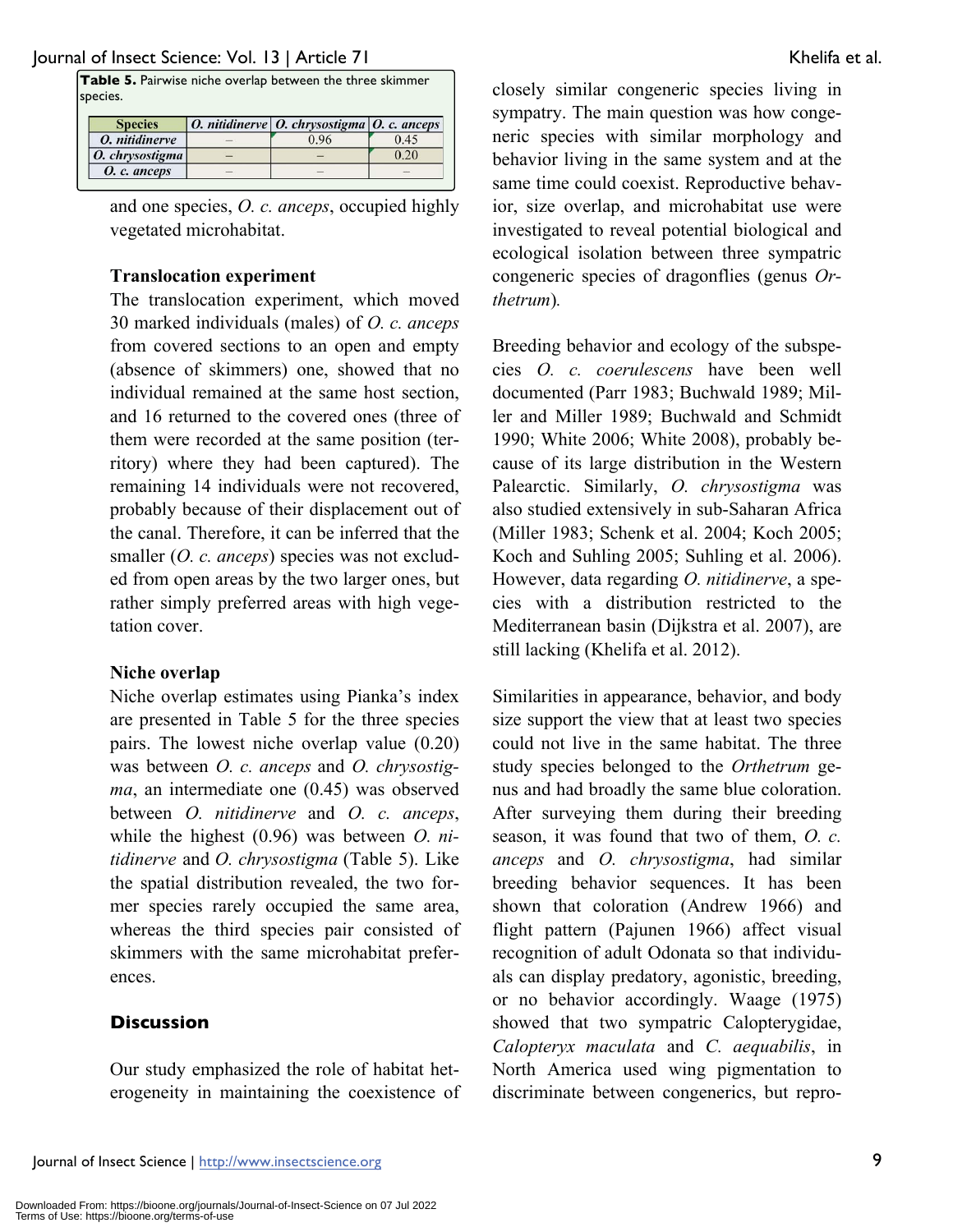ductive isolation was not absolute, because interspecific copulation often occurred. The breeding behavior of *O. c. anceps* was similar to that of the subspecies *O. c. coerulescens* reported by Parr (1983), Miller and Miller (1989), and White (2006), matching also that of its congeneric *O. chrysostigma*, which was already investigated by Miller (1983). However, *O. nitidinerve* had a quite different behavior, first described in our study and rarely observed in dragonflies (Corbet 1999).

In terms of interspecific interference, *O. c. anceps* was not totally isolated from the two other species. Open sections also supported small, vegetated patches that could be occupied by an individual mature male. Within a plot of 4 m², for example, the three species maintained different perching sites and agonistic behaviors often took place regardless of size (the smallest could interfer with the largest), as was observed in three coexisting species of *Leucorrhinia* (Singer 1990). Similarly, using marked individuals, interspecific pairing was observed, but copulation was never observed, apparently because males had difficulty maintaining the copulatory tandem. Similar observations were recorded between *Libellula quadrimaculata* females and *L. depressa* males (Paine 1994). It is probable that there is a degree of similarity in anal appendages and female prothorax of the three congeneric species that enabled heterospecific pairing (Pinhey 1963; Lieftinck 1981). In addition, intra- (between males) and intersexual interactions with congenerics suggested a poor recognition between the three dragonfly species. Such mistaken species recognition was also reported between two closely related species of damselflies, *Calopteryx virgo* and *C. splendens* (Tynkkynen et al*.* 2005)*.* 

In Odonata, interspecific interference was shown to exclude conspecifics from foraging areas (Baker 1981) and affect larval habitat use (Suhling 1996; Suutari et al. 2004). Near the Indian Ocean, two arboreal day geckos, *Phelsuma ornata* and *P. cepediana*, shared the same tropical forest (Harmon et al. 2007). Removal experiments of the latter species induced the increase in abundance of the later one, which highlighted the effect of interspecific interactions between these two congenerics. Based on this assumption, our field experiment was performed to investigate potential shifts in resource utilization (microhabitat occupancy) of the smaller species (*O. c. anceps*) after removal of larger congenerics*.*  It showed that *O. c. anceps* preferred highlyvegetated areas, and in contrast to the study on geckos (Harmon et al. 2007), its occurrence in that specific microhabitat was not the result of exclusion by larger species.

The even spacing of body size of species dictated by Hutchinson (1959) was not found in the three species studied when the whole system was considered (excluding habitat heterogeneity), because *O. c. anceps* and *O. chrysostigma*, displaying the same breeding behavior, also had quite similar size. Brown and Wilson (1956) and Hutchinson (1959) concluded that coexistence is not possible in such a case. Even spacing of morphology and body size has been noticed in some insect groups, such as Coleopterans (Brandl and Topp 1985) and Dipterans (Syrphidae) (Gilbert et al. 1985).

Many animals need territories to increase their fitness during the breeding season. Dragonflies show elaborate territorial behavior (Corbet 1999). The mature male guards an area within a wetland and struggles with other males in order to maintain his territory and reproduce (Corbet 1999). By occupying it, the individual will reduce the limited resource, which is space, not only for conspecifics but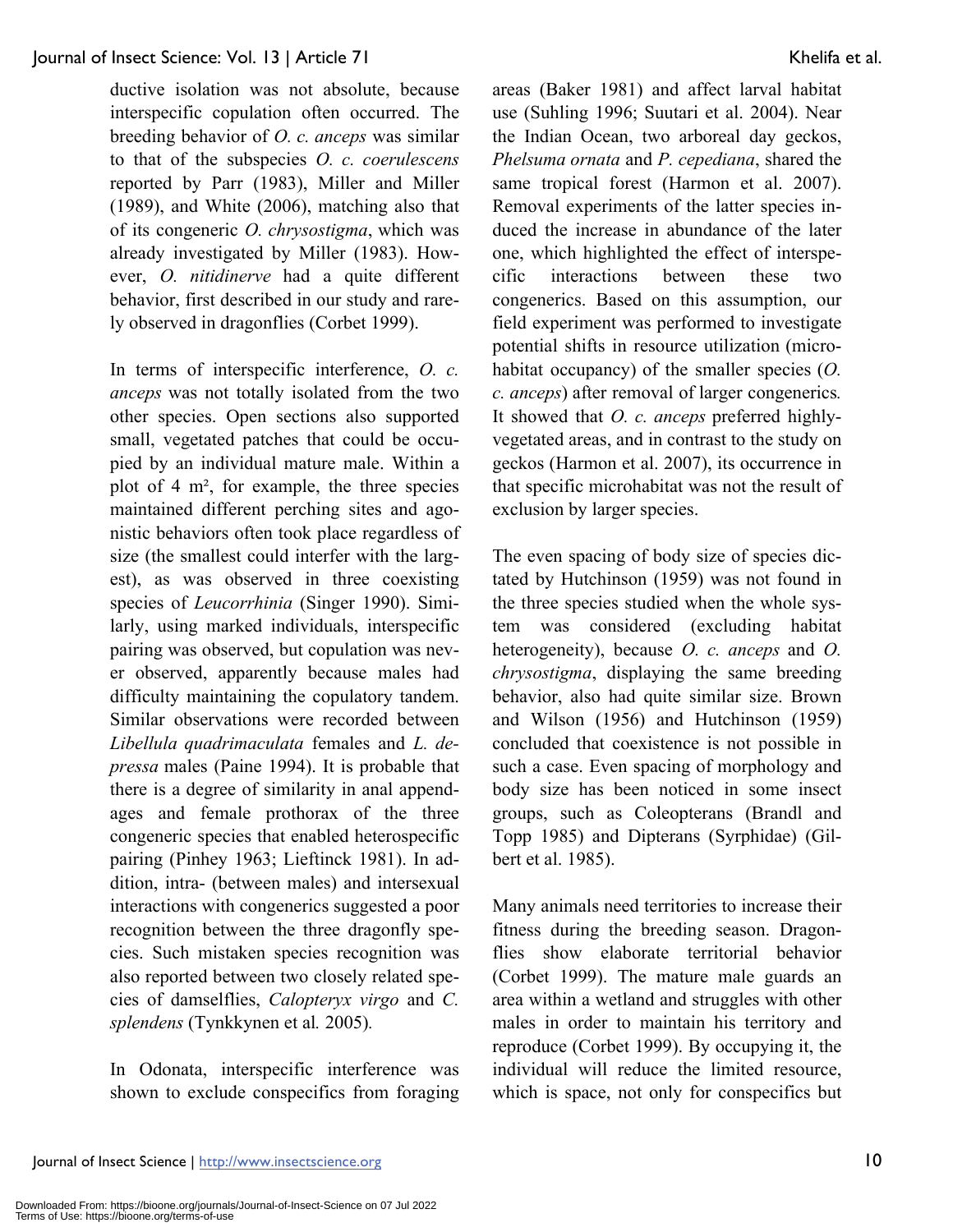also for heterospecifics with similar morphological traits (color, size, or structural morphology) and similar habitat preferences. Such cases are common between congenerics (Warren and Lawton 1987; Juliano and Lawton 1990). In our study, it was supposed that the three species interacted regularly to own breeding territories. Since territories are valuable for territorial dragonflies during the breeding season, a close examination of one of the three main resources in species ecological niche proposed by Schoener (1974), namely the microhabitat.

One of the most common examples of habitat partitioning between sympatric congeneric species in ecological communities is that of Caribbean Lizards (*Anolis* spp), in which species use different perching heights and diameters within trees to gain spatial isolation (Schoener 1975; Losos 1994). During our study, the spatial distribution survey revealed that two species, *O. nitidinerve* and *O. chrysostigma*, mainly occupied open areas while the other one, *O. c. anceps*, occurred in highlyvegetated (covered) ones. Since niche overlap measure was based on microhabitat use, its value was highest between *O. nitidinerve* and *O. chrysostigma* (0.96), intermediate between *O. nitidinerve* and *O. c. anceps* (0.45), and lowest between *O. chrysostigma* and *O. c. anceps* (0.20). Thus, the two species with similar sizes and behaviors were spatially isolated.

Previous studies conducted on the subspecies *O. c. coerulescens* in Europe reported similar habitat preferences to that of *O. c. anceps*, with vegetated water as the typical suitable habitat (Heymer 1969), but the former subspecies is known to frequent other intermediate habitats (Buchwald 1989; Buchwald and Schmidt 1990; White 2008; Wildermuth 2008;). *O. nitidinerve* and *O. chrysostigma* had approximately the same

habitat characteristics as those presented by Heymer (1969) for *O. brunneum*.

It is reasonable to think that sympatric congeneric species diverge at the microhabitat scale because they usually exploit local food in the same way (Benke and Benke 1975; Joahannsson 1978), which results in the exclusion of the less competitive. For example, in the eastern United States, two congeneric Zygopterans, *Enallagma aspersum* and *E. traviatum*, had different habitat preferences, with the former restricted to small fishless ponds and the latter to ponds with insectivorious fish (Pierce et al. 1985). Although spatial isolation of closely related species is the general pattern, other studies have shown that congeners and morphologically similar species converge in both time and space (Wissinger 1992; Crowley and Johnson 1982). In the current study, the two species with the same ecological preferences in terms of breeding territories interacted regularly, and the exclusion of *O. chrysostigma* by *O. nitidinerve* was thought to occur. Sokolovska et al. (2002) and Thompson and Fincke (2002) reviewed the effect of body size on territorial odonates' fitness, and they concluded that larger insects mate with more females (higher male mating rate) by winning more contests with other males. Since both species were phenotypically alike, the larger species (*O. nitidinerve*) might potentially win territorial contests more frequently. This could explain the low numbers of the latter species during the entire study period. In addition, three marked *O. chrysostigma* mature males were recovered in a channel at 300 m from the canal, but no individual male of the larger species was found to have displaced so far.

We inferred that both spatial heterogeneity and differential microhabitat preferences could maintain a mixed population of conge-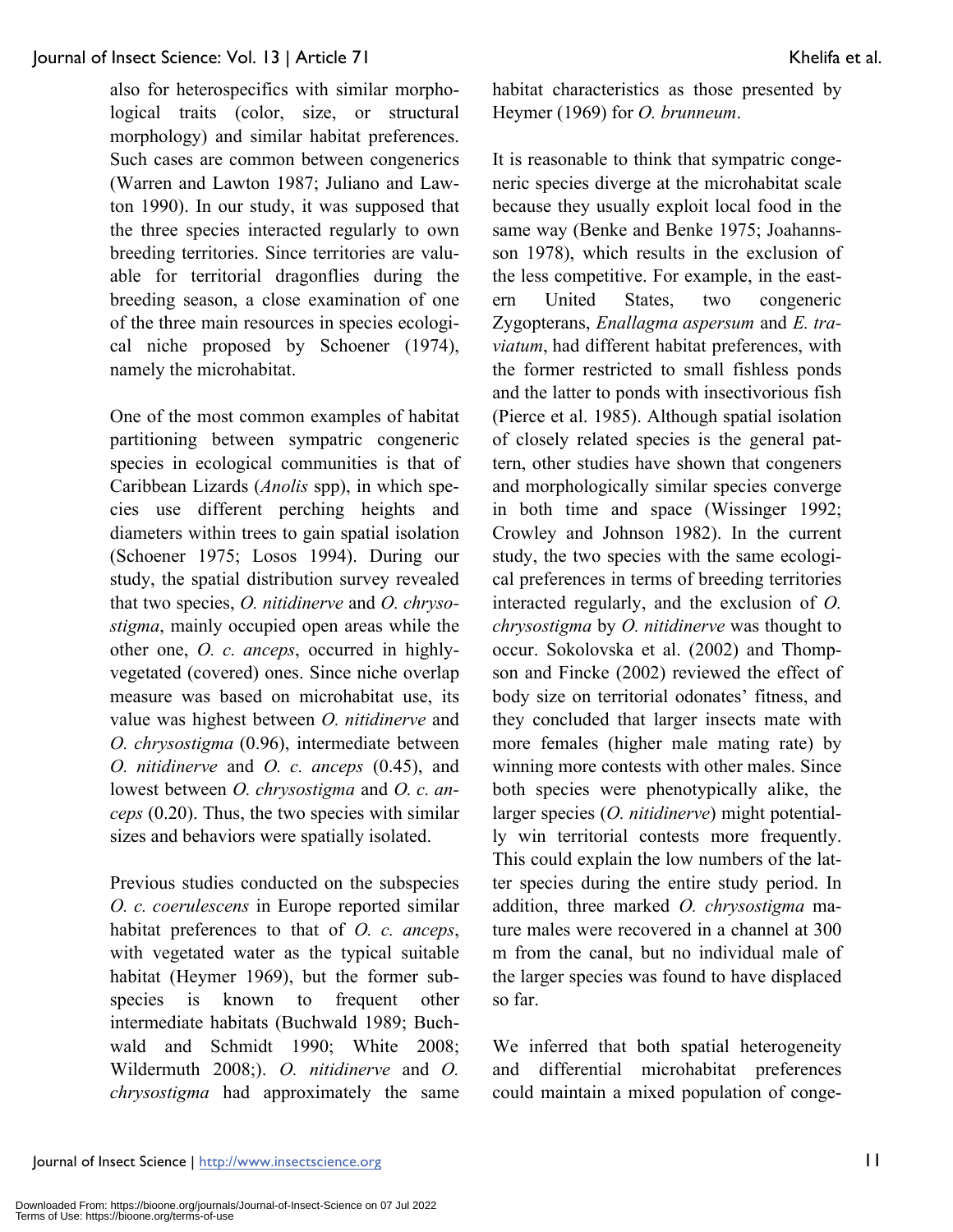neric species in the same system. We assume that similar patterns of microhabitat preferences might occur between the two congeneric species, *Orthetrum trinacria* and *O. sabina*, that coexist in the northern limits of the Algerian Sahara (Dijkstra et al. 2007). Our results suggest that the three studied species, especially *O. c. anceps*, were genetically predisposed to choose their respective microhabitats, as is usual in arthropods (Jaenike and Holt 1991). Further studies should focus on the larval stage to investigate if: (1) similar spatial patterns also occur during their aquatic life, (2) strong interspecific competition (exploitative or interference) or intraguild cannibalism occurs and to what extent, and 3) niche axes other than microhabitat act to maintain their coexistence*.*

# **Acknowledgements**

We are grateful to two anonymous referees for their constructive comments that improved the paper. We are indebted to A. Cordero and P. Watts for kindly reviewing an earlier version of the paper. Many thanks to N. Gotelli for his assistance in size overlap interpretation. We also thank A. Cordero, R. Stoks, and J. Sweagers for providing us with useful field material. We sincerely thank S. Ferreira for helping us with the documentation. The work was supported by the University of Guelma.

#### **References**

Andrew CG. 1966. Sexual Recognition in Adult *Erythemis Simplicicollis* (Odonata: Anisoptera). *The Ohio Journal of Science* 66: 613–617.

Baker RL. 1981. Behavioural interactions and use of feeding areas by nymphs of *Coenagrion resolutum* (Coenagrionidae: Odonata). *Oecologia* 49: 353–358.

Behangana M, Luiselli L. 2008. Habitat niche community-level analysis of an amphibian assemblage at Lake Nabugabo, Uganda. *Web Ecology* 8: 125–134.

Benke AC, Benke SS. 1975. Comparative dynamics and life histories of coexisting dragonfly populations. *Ecology* 56: 302–317.

Beukema JJ. 2004. Recognition of conspecific females by males of *Calopteryx haemorrhoidalis* (Vander Linden) (Zygoptera: Calopterygidae). *Odonatologica* 33: 147–156.

Brandl R, Topp W. 1985. Size structure of *Pterostichus* spp. (Carabidae): aspects of competition. *Oikos* 44: 234–238.

Brandl R, Topp W. 1985. Size structure of *Pterostichus* spp. (Carabidae): aspects of competition. *Oikos* 44: 234–238.

Brown WL, Wilson EO. 1956. Character displacement. *Systematic Zoology* 5: 49–64.

Buchwald R, Schmidt B. 1990. Der Kleine Blaupfeil (*Orthetrum coerulescens*, Odonata) in Südbaden – Spezielle Untersuchungen zu ökologischen Ansprüchen, Populationsdynamik und Gefährdung. *Mitteilungen des Badischen Landesvereins für Naturkunde und Naturschutz (NF)* 15: 105–144.

Buchwald R. 1989. Die Bedeutung der Vegetation für die Habitatbildung einiger Libellen arten der Quellmoore und FlieBgewässer. *Phytocoenologia* 17: 307–448.

Coderre D, Provencher L, Tourneur J. 1987. Oviposition and niche partitioning in aphidophagous insects on maize. *The Canadian Entomologist* 119: 195–203.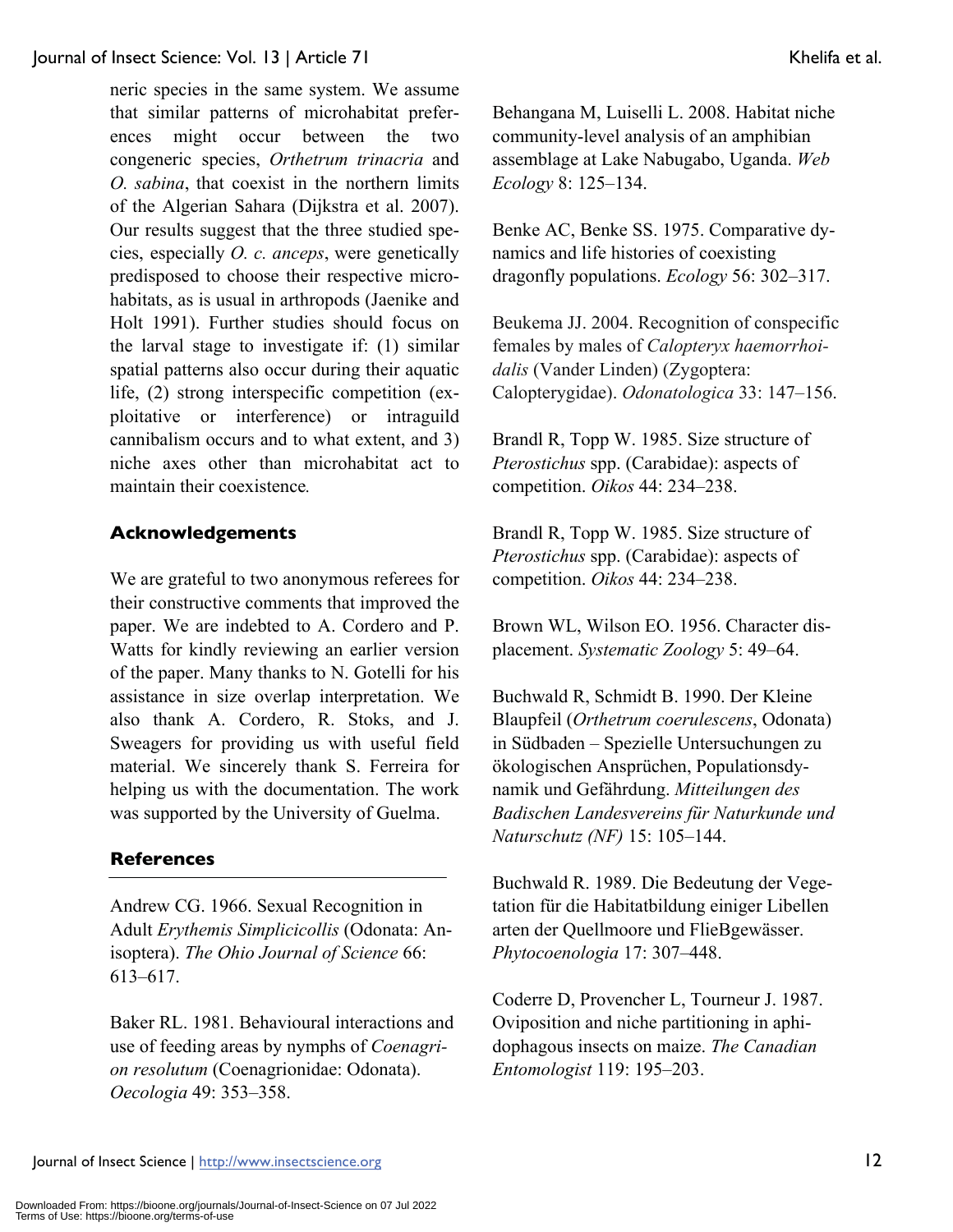Colwell RK, Fuentes ER. 1975. Experimental studies of the niche. *Annual Review of Ecology and Systematics* 6: 281–310.

Corbet PS. 1999. *Dragonflies: behavior and ecology of Odonata*. Comstock.

Critchlow DE, Fligner MA. 1991. On distribution-free multiple comparisons in the one-way analysis of variance. *Communications in Statistics – Theory and Methods* 20: 127–139.

Crowley PH, Johnson DM. 1982. Habitat and seasonality as niche axes in an odonate community. *Ecology* 63: 1064–1077.

Crowley PH, Johnson DM. 1982. Habitat and seasonality as niche axes in an Odonate community. *Ecology* 63: 1064–1077.

De Marchi G. 1990. Precopulatory reproductive isolation and wing colour dimorphism in *Calopteryx splendens* in southern Italy (Zygoptera: Calopterygidae). *Odonatologica* 19: 243–250.

Dijkstra K-DB, Lewington R. 2007. *Guide des libellules de France et d'europe*. Delachaux et Niestlé.

Doniol-Valcroze T. 2008. *Habitat selection and niche characteristics of Rorqual Whales in the northern Gulf of St. Lawrence (Canada)*. Ph.D. Dissertation, McGill University.

Dudgeon D. 1989. Resource partitioning among Odonata (Insecta: Anisoptera and Zygoptera) larvae in a Hong Kong forest stream. *Journal of Zoology* 217: 381–402.

Erikstad KE, Byrkjedal I, Kalas JA. 1989. Resource partitioning among seven carabid species on Hardangervidda, southern Norway. *Annales Zoologici Fennici* 26: 113–120.

Fincke OM, Fargevieille A, Schultz TD. 2007. Lack of innate preference for morph and species identity in mate-searching *Enallagma* damselflies. *Behavioral Ecology and Sociobiology* 61: 1121–1131.

Gilbert B, Srivastava DS, Kirby KR. 2008. Niche partitioning at multiple scales facilitates coexistence among mosquito larvae. *Oikos* 117: 944–950.

Gilbert FS, Harding EF, Line JM, Perry H. 1985. Morphological approaches to community structure in hoverflies (Diptera, Syrphidae). *Proceedings* of the *Royal Society B* 224: 115– 130

Gilbert FS, Harding EF, Line JM, Perry H. 1985. Morphological approaches to community structure in hoverflies (Diptera, Syrphidae). *Proceedings* of the *Royal Society B* 224: 115– 130.

Gotelli NJ, Ellison AM. 2002. Assembly rules for New England ant assemblages. *Oikos* 99: 591–599.

Gotelli NJ, Entsminger GL. 2001. *EcoSim: Null models software for ecology.* Version 7.0. Acquired Intelligence Inc. & Kesey-Bear. Available online: http://garyentsminger.com/ecosim/index.htm

Hardin G. 1960. The Competitive Exclusion Principle. *Science* 131: 1292–1297.

Harmon LJ, Harmon LL, Jones CG. 2007. Competition and community structure in diurnal arboreal geckos (genus *Phelsuma*) in the Indian Ocean. *Oikos* 116: 1863–1878.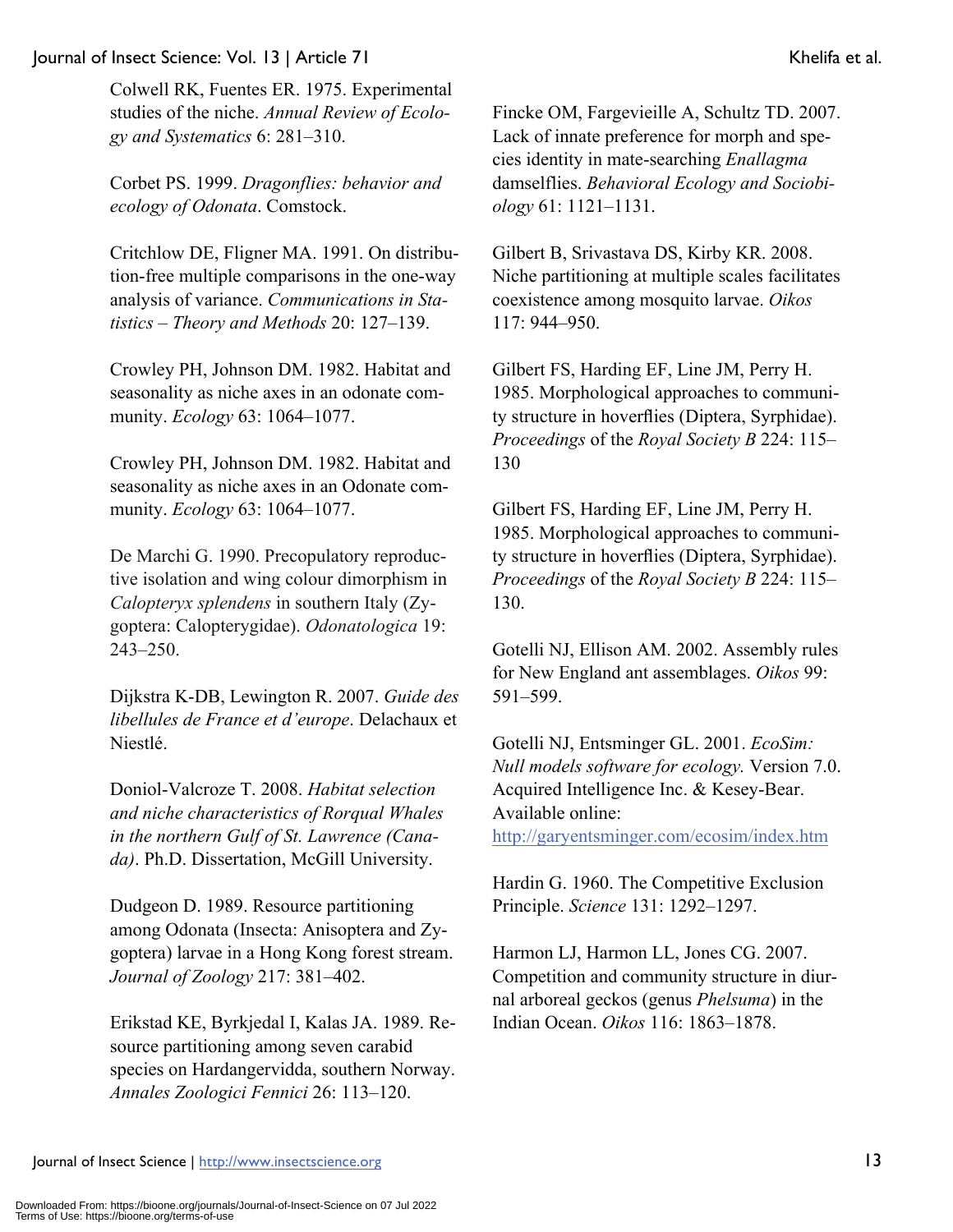Heinrich B. 1976. Resource partitioning among some eusocial insects: Bumblebees. *Ecology* 57: 874–889.

Heymer A. 1969. Fortpflanzungsverhalten und Territorialität bei *Orthetrum coerulescens* (Fabr., 1798) und *O. brunneum* (Fonsc., 1837) (Odonata: Anisoptera). *Revue Comportment Animal* 3: 1–24.

Horn HS, May RM. 1977. Limits to similarity among coexisting competitors. Nature 270: 660–661.

Hutchinson GE. 1959. Homage to Santa Rosalia or why are there so many kinds of animals? *The American Naturalist* 93: 145–159.

Hutchinson GE. 1957. *A Treatise on Limnology: Geography, physics and chemistry*, version 1. Wiley.

Jaenike J, Holt RD. 1991. Genetic variation for habitat preference: evidence and explanations. *The American Naturalist* 137: 67–90.

Johannsson OE. 1978. Co-existence of larval Zygoptera (Odonata) common to Norfolk Broads (U.K.). *Oecologia (Berlin)* 32: 303– 321.

Johnson DM, Crowley PH. 1980. Habitat and seasonal segregation among coexisting odonate larvae. *Odonatologica* 9: 297–308.

Juliano SA, Lawton JH. 1990. The relationship between competition and morphology II. Experiments on co-occurring dysticid beetles. *Journal of Animal Ecology* 59: 831–848.

Khelifa R, Youcefi A, Kahlerras A, Alfarhan A, Al-Rasheid KAS, Samraoui B. 2011. L'odonatofaune (Insecta : Odonata) du bassin de la Seybouse en Algérie : intérêt pour la

biodiversité du Maghreb. *Revue d'écologie (Terre Vie)* 66: 55–66.

Khelifa R, Zebsa R, Kahalerras A, Mahdjoub H. 2012. Clutch size and egg production in *Orthetrum nitidinerve* Selys, 1841 (Anisoptera: Libellulidae): effect of body size and age. *International Journal of Odonatology* 1: 51– 58.

Koch K, Suhling F. 2005. Do behavioural and life-history traits vary with mate-guarding intensity in libellulid odonates? *Canadian Journal of Zoology* 83: 1631–1637

Koch K. 2005. Effects of male harassment on females' oviposition behaviour in Libellulidae (Odonata). *International Journal of Odonatology* 9: 71–80.

Kuzmin SL. 1990. Trophic niche overlap in syntopic postmetamorphic amphibians of the Carpathian Mountains (Ukraine - Soviet Union). *Herpetozoa* 3: 13–24.

Levin BR. 1986. Restriction-modification immunity and the maintenance of genetic diversity in bacterial populations. In: Karlin S, Nevo E, Editors. *Evolutionary processes and evolutionary theory*. pp. 669–688. Academic Press.

Levin BR. 1988. Frequency-dependent selection in bacterial populations. *Philosophical Transactions of the Royal Society of London* Series B 319: 459–472.

Lieftinck MA. 1981. Some little-known species of *Risiocnemis* Cowley from the Philippine Islands, with notes on their synonymy, morphological characters and larval structure (Zygoptera: Platycnemididae). *Odonatologica* 10: 93–107.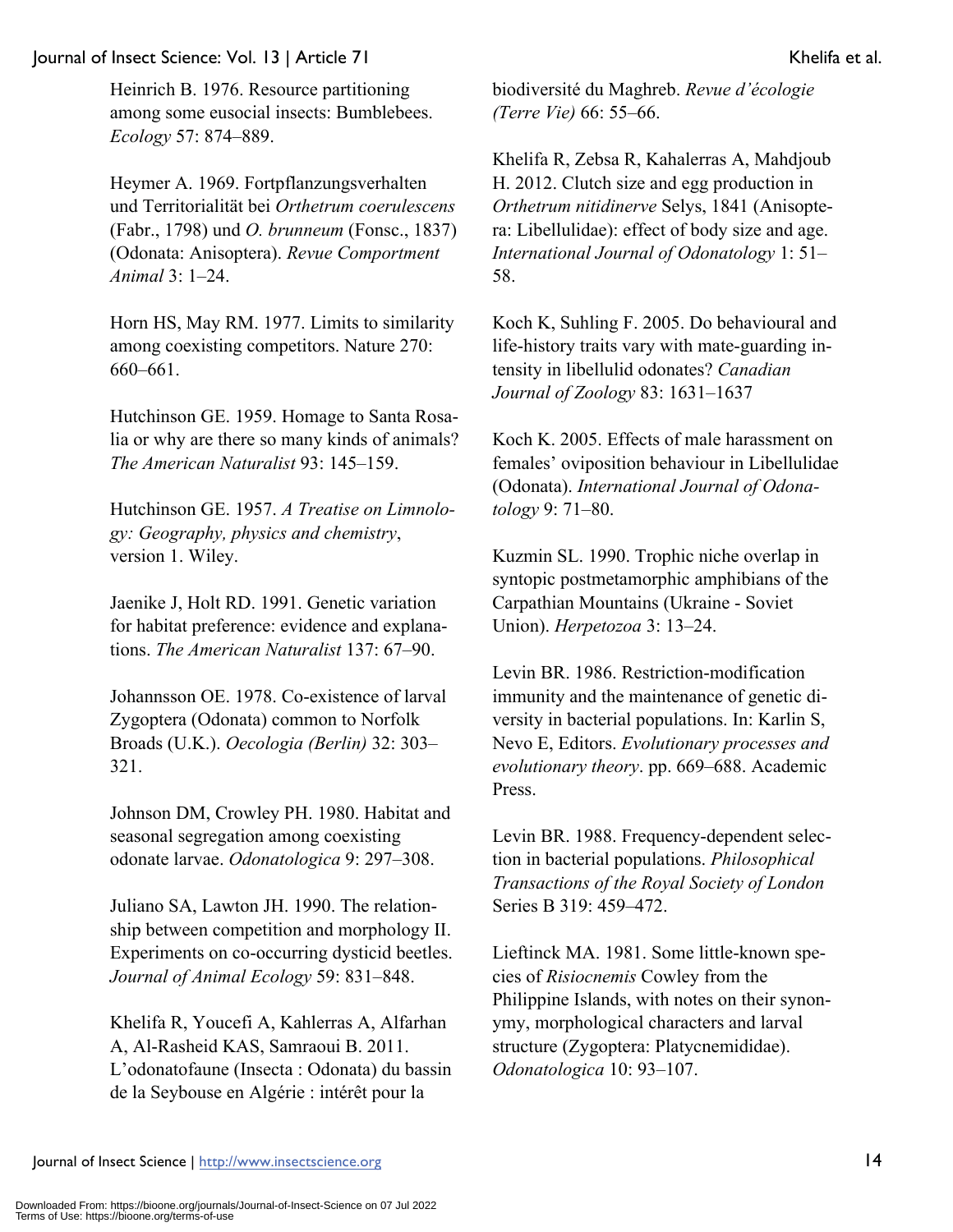Losos JB. 1994. Integrative approaches to evolutionary ecology: *Anolis* lizards as model systems. *Annual Review of Ecology and Systematics* 25: 467–493.

MacArthur R, Levins R. 1964. Competition, habitat selection, and character displacement in a patchy environment. *Proceedings of the National Academy of Sciences USA* 51: 1207– 1210.

Mahato M. 2000. Resource partitioning among larvae of six coexisting odonate species of the Kali Gandaki River, central Nepal (Anisoptera). *Odonatologica* 29: 209–223.

Mauersberger R. 1994. Zur wirklichen Verbreitung von *Orthetrum coerulescens* (*Fabricius) und O. ramburi* (Selys) = *O. anceps* (Schneider) in Europa und die Konsequenzen für deren taxonomischen Rang (Odonata, Libellulidae) 'Actual distribution and taxonomic rank of *Orthetrum coerulescens* (Fabricius) and *O. ramburi* (Selys) = *O. anceps* (Schneider) (Insecta, Odonata)'. *Deutsche Entomologische Zeitschrift* 41: 235– 256.

McPeek MA. 1989. Differential dispersal tendencies among *Enallagma* damselflies (Odonata) inhabiting different habitats. *Oikos* 56: 187–195.

McPeek MA. 1990. Determination of species composition in the *Enallagma* damselfly assemblages of permanent lakes. *Ecology* 71: 83–98.

Metzger C, Ursenbacher S, Christe P. 2009. Testing the competitive exclusion principle using various niche parameters in a native (*Natrix maura*) and an introduced (*N. tessellata*) colubrid. *Amphibia-Reptilia* 30: 523–531.

Miller PL, Miller AK. 1989. Post-copulatory 'resting' in *O. coerulescens* (Fabricus) & some other Libelluulidae: time for 'sperm handing'? *Odonatologica* 18: 33–41.

Miller PL. 1983. The duration of copulation correlates with other aspects of mating behaviour in *Orthetrum chrysostigma* (Burmeister) (Anisoptera: Libellulidae). *Odonatologica* 12: 227–238.

Miller PL. 1983. The duration of copulation correlates with other aspects of mating behaviour in *Orthetrum chrysostigma* (Burmeister) (Anisoptera: Libellulidae). *Odonatologica* 12: 227–238.

Moore NW. 1964. Intra- and interspecific competition among dragonflies (Odonata). *Journal of Animal Ecology* 33: 49–71.

Nomakuchi S, Higashi K. 1996. Competitive habitat utilization in the damselfly, *Mnais nawai* (Zygoptera: Calopterygidae) coexisting with a related species, *Mnais pruinosa*. *Researches on Population Ecology* 38: 41–50.

Paine A. 1994. Notes and observations. *Journal of the British Dragonfly Society* 10: 45– 46.

Pajunen VI. 1966. Aggressive behaviour and territoriality in a population of *Calopteryx virgo* L. (Odon., Calopterygidae). *Annales Zoologici Fennici* 3: 201–214.

Parr MJ. 1983. Some aspects of territoriality in *Orthetrumm coerulescens* (Fabricus). *Odonatologica* 12: 29–257.

Parra JL, Graham CC, Freile JF. 2004. Evaluating alternative data sets for ecological niche models of birds in the Andes. *Ecography* 27: 350–360.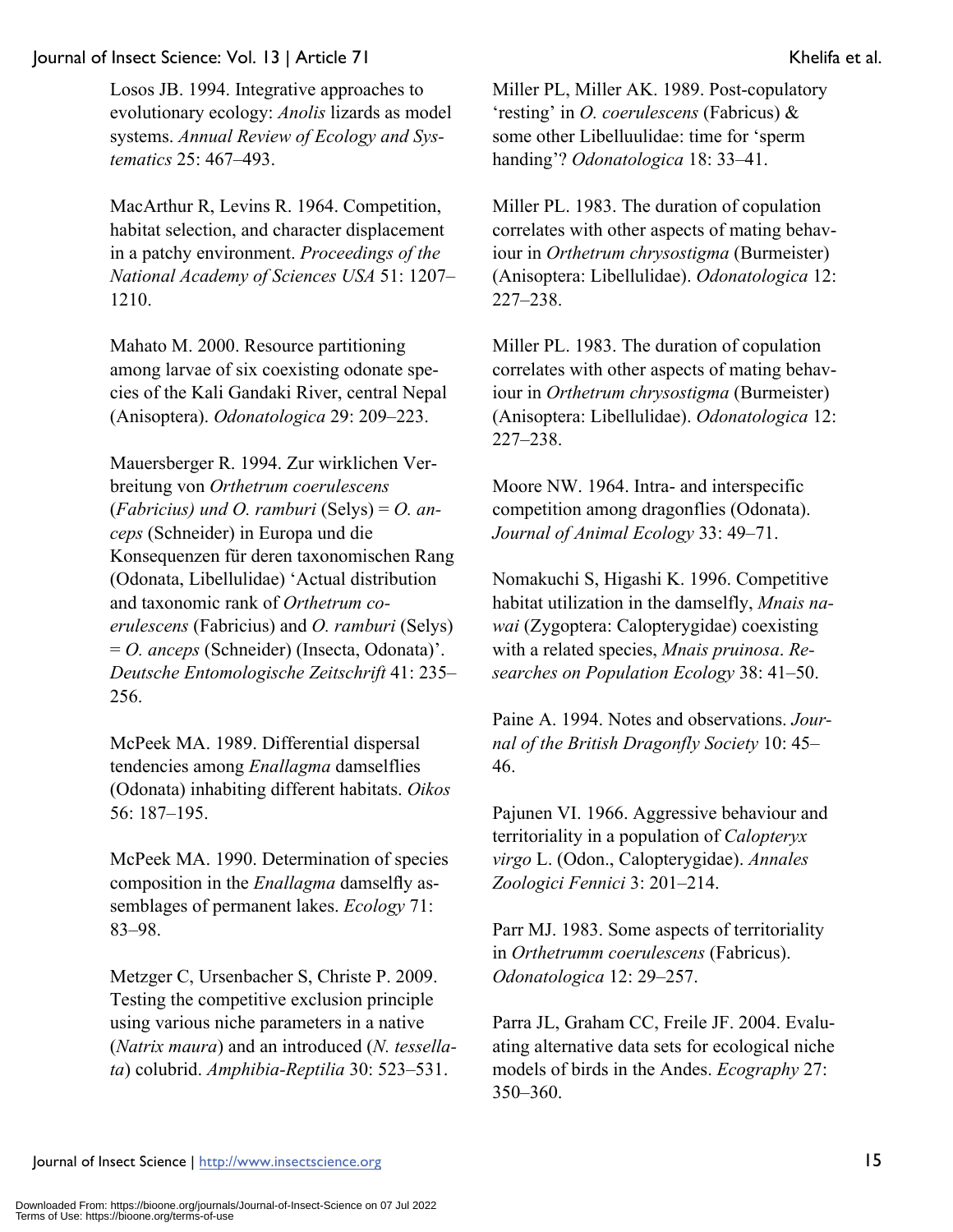Pianka ER. 1973. The structure of lizard communities. *Annual Review of Ecology and Systematics* 4: 53–74.

Pierce CL, Crowley PH, Johnson DM. 1985. Behavior and Ecological Interactions of Larval Odonata. *Ecology* 66: 1504–1512.

Pinhey E. 1963. Notes on both sexes o some tropical species of *Coenagrion* Selys (Odonata). *Annals and Magazine of Natural History* 13: 17–28.

Prieto C, Dahners HW. 2009. Resource utilization and environmental and spatio-temporal overlap of a hilltopping Lycaenid butterfly community in the Colombian Andes. *Journal of Insect Science* 9:16. Available online: http://www.insectscience.org/9.16/

Sakagami SF, Ubukata H, Iga M, Toda MJ. 1974. Observation on the behavior of some odonata in the Bonin Islands, with considerations on the evolution of reproductive behavior in Libellulidae. *Journal of the Faculty of Science and Engineering Kinki University, Series 6, Zoology* 19: 722–757.

Salewski V, Bairlein F, Leisler B. 2002. Niche partitioning of two Palearctic passerine migrants with Afrotropical residents in their West African winter quarters. *Behavioral Ecology* 14: 493–502.

Schenk K, Suhling F, Martens A. 2004. Relation between egg distribution, mate-guarding intensity, and offspring characteristics in dragonflies (Odonata). *Animal Behaviour* 68: 599–606.

Schoener TW. 1974. Resource partitioning in ecological communities. *Science* 185: 27–39.

Schoener TW. 1975. Presence and absence of habitat shift in some widespread lizard species. *Ecological Monographs* 45: 233–258.

Singer F. 1990. Reproductive costs arising from incomplete habitat segregation among three species of *Leucorrhinia* dragonflies. *Behaviour* 115: 188–202.

Sokolovska N, Rowe L, Johansson F. 2000. Fitness and body size in mature odonates. *Ecological Entomology* 25: 239–248.

Sternberg K. 1991. Niche specialization in dragonflies. *Advances in Odonatology* 6 177– 198.

Suhling F, Sahlén G, Martens A, Marais E, Schütte C. 2006. Dragonfly assemblages in arid tropical environments: a case study from western Namibia. *Biodiversity and Conservation* 15: 311–332.

Suhling F. 1996. Interspecific competition and habitat selection by the riverine dragonfly *Onychogomphus uncatus*. *Freshwater Biology* 35: 209–217.

Suutari E, Rantala MJ, Salmela J, Suhonen J. 2004. Intraguild predation and interference competition on the endangered dragonfly *Aeshna viridis*. *Oecologia* 140: 135–139.

Thompson DT, Fincke OM. 2002. Body size and fitness in Odonata, stabilizing selection and a meta-analysis too far? *Ecological Entomology* 27: 378–384.

Tynkkynen K, Rantala MJ, Suhonen J. 2004. Interspecific aggression and character displacement in the damselfly *Calopteryx splendens*. *Journal of Evolutionary Biology* 17: 759–767.